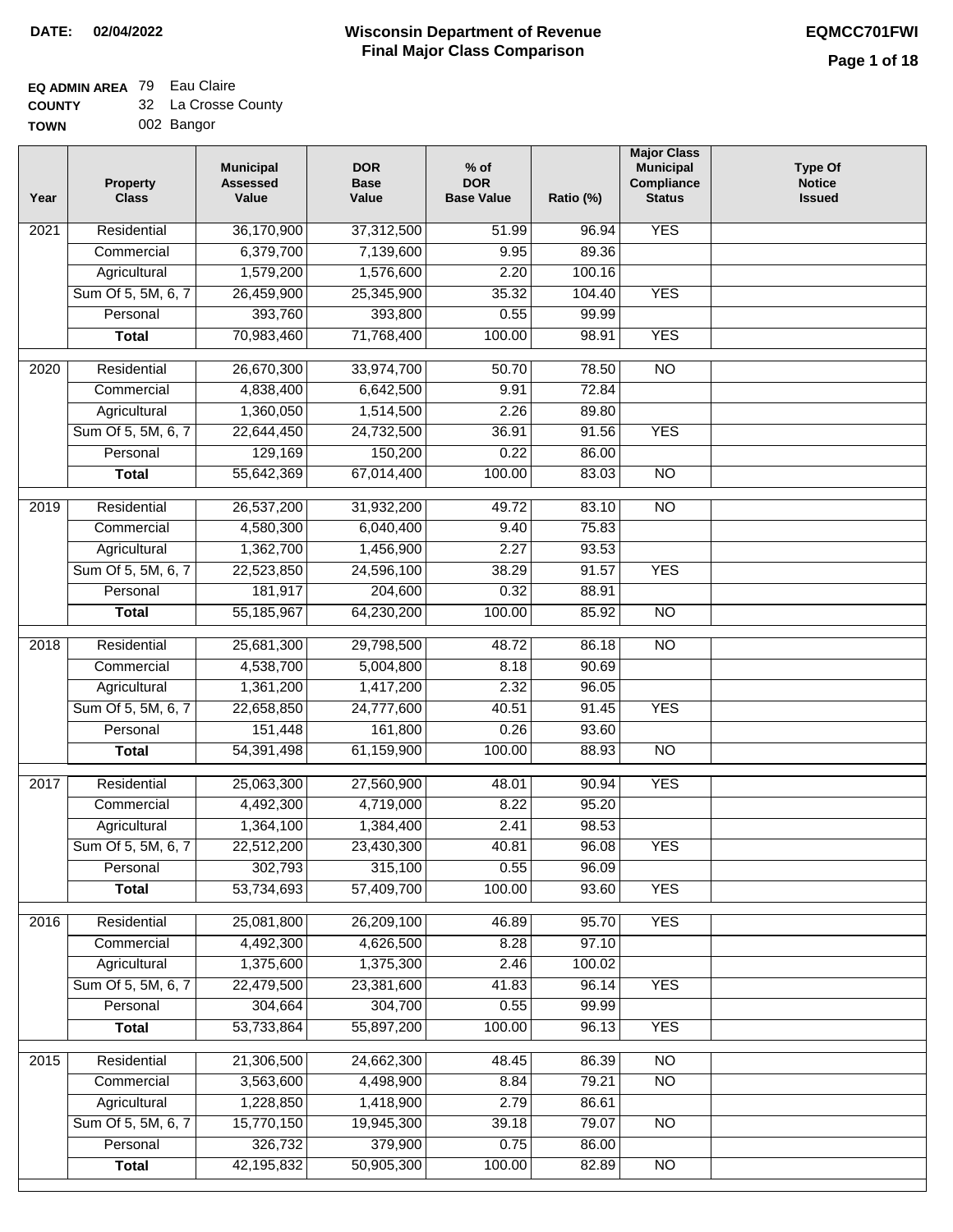### **Wisconsin Department of Revenue Final Major Class Comparison DATE: 02/04/2022 EQMCC701FWI**

#### **EQ ADMIN AREA** 79 Eau Claire **COUNTY** 32 La Crosse County

| <b>COUNT</b> | <u>J</u> La UIUSSE UU |
|--------------|-----------------------|
| <b>TOWN</b>  | 004 Barre             |

| Year              | <b>Property</b><br><b>Class</b> | <b>Municipal</b><br><b>Assessed</b><br>Value | <b>DOR</b><br><b>Base</b><br>Value | $%$ of<br><b>DOR</b><br><b>Base Value</b> | Ratio (%) | <b>Major Class</b><br><b>Municipal</b><br>Compliance<br><b>Status</b> | <b>Type Of</b><br><b>Notice</b><br><b>Issued</b> |
|-------------------|---------------------------------|----------------------------------------------|------------------------------------|-------------------------------------------|-----------|-----------------------------------------------------------------------|--------------------------------------------------|
| 2021              | Residential                     | 92,466,300                                   | 117,004,500                        | 83.26                                     | 79.03     | N <sub>O</sub>                                                        |                                                  |
|                   | Commercial                      | 3,809,000                                    | 5,003,900                          | 3.56                                      | 76.12     |                                                                       |                                                  |
|                   | Agricultural                    | 966,200                                      | 1,164,100                          | 0.83                                      | 83.00     |                                                                       |                                                  |
|                   | Sum Of 5, 5M, 6, 7              | 14,596,700                                   | 17,254,500                         | 12.28                                     | 84.60     | $\overline{NO}$                                                       |                                                  |
|                   | Personal                        | 88,900                                       | 107,100                            | 0.08                                      | 83.01     |                                                                       |                                                  |
|                   | <b>Total</b>                    | 111,927,100                                  | 140,534,100                        | 100.00                                    | 79.64     | $\overline{NO}$                                                       | 2nd Notice of Non-Compliance                     |
| 2020              | Residential                     | 91,508,700                                   | 107,633,200                        | 82.58                                     | 85.02     | $\overline{NO}$                                                       |                                                  |
|                   | Commercial                      | 3,776,300                                    | 4,432,600                          | 3.40                                      | 85.19     |                                                                       |                                                  |
|                   | Agricultural                    | 965,700                                      | 1,121,300                          | 0.86                                      | 86.12     |                                                                       |                                                  |
|                   | Sum Of 5, 5M, 6, 7              | 14,703,100                                   | 17,036,700                         | 13.07                                     | 86.30     | $\overline{NO}$                                                       |                                                  |
|                   | Personal                        | 103,800                                      | 120,500                            | 0.09                                      | 86.14     |                                                                       |                                                  |
|                   | <b>Total</b>                    | 111,057,600                                  | 130,344,300                        | 100.00                                    | 85.20     | $\overline{NO}$                                                       | 1st Notice of Non-Compliance                     |
|                   |                                 |                                              |                                    |                                           |           |                                                                       |                                                  |
| 2019              | Residential                     | 89,426,600                                   | 104,417,200                        | 82.75                                     | 85.64     | $\overline{10}$                                                       |                                                  |
|                   | Commercial                      | 3,683,700                                    | 4,119,200                          | 3.26                                      | 89.43     |                                                                       |                                                  |
|                   | Agricultural                    | 975,900                                      | 1,071,400                          | 0.85                                      | 91.09     |                                                                       |                                                  |
|                   | Sum Of 5, 5M, 6, 7              | 14,528,500                                   | 16,453,400                         | 13.04                                     | 88.30     | $\overline{N}$                                                        |                                                  |
|                   | Personal                        | 109,900                                      | 123,800                            | 0.10                                      | 88.77     |                                                                       |                                                  |
|                   | <b>Total</b>                    | 108,724,600                                  | 126,185,000                        | 100.00                                    | 86.16     | $\overline{NO}$                                                       |                                                  |
| $\overline{2018}$ | Residential                     | 87,132,900                                   | 98,140,300                         | 81.75                                     | 88.78     | $\overline{10}$                                                       |                                                  |
|                   | Commercial                      | 3,545,400                                    | 4,037,600                          | 3.36                                      | 87.81     |                                                                       |                                                  |
|                   | Agricultural                    | 978,300                                      | 1,041,200                          | 0.87                                      | 93.96     |                                                                       |                                                  |
|                   | Sum Of 5, 5M, 6, 7              | 14,757,800                                   | 16,691,500                         | 13.90                                     | 88.42     | $\overline{10}$                                                       |                                                  |
|                   | Personal                        | 120,300                                      | 135,200                            | 0.11                                      | 88.98     |                                                                       |                                                  |
|                   | <b>Total</b>                    | 106,534,700                                  | 120,045,800                        | 100.00                                    | 88.75     | <b>NO</b>                                                             |                                                  |
| 2017              | Residential                     | 84,149,400                                   | 94,872,100                         | 81.55                                     | 88.70     | N <sub>O</sub>                                                        |                                                  |
|                   | Commercial                      | 3,965,100                                    | 4,309,700                          | 3.70                                      | 92.00     |                                                                       |                                                  |
|                   | Agricultural                    | 978,800                                      | 1,017,900                          | 0.87                                      | 96.16     |                                                                       |                                                  |
|                   | Sum Of 5, 5M, 6, 7              | 14,611,500                                   | 15,835,800                         | 13.61                                     | 92.27     | <b>YES</b>                                                            |                                                  |
|                   | Personal                        | 277,500                                      | 298,400                            | 0.26                                      | 93.00     |                                                                       |                                                  |
|                   | <b>Total</b>                    | 103,982,300                                  | 116,333,900                        | 100.00                                    | 89.38     | $\overline{NO}$                                                       |                                                  |
| 2016              | Residential                     | 80,314,500                                   | 86,569,700                         | 80.47                                     | 92.77     | <b>YES</b>                                                            |                                                  |
|                   | Commercial                      | 3,965,100                                    | 4,225,200                          | 3.93                                      | 93.84     |                                                                       |                                                  |
|                   | Agricultural                    | 980,400                                      | 1,004,200                          | 0.93                                      | 97.63     |                                                                       |                                                  |
|                   | Sum Of 5, 5M, 6, 7              | 14,476,600                                   | 15,496,300                         | 14.40                                     | 93.42     | <b>YES</b>                                                            |                                                  |
|                   | Personal                        | 281,500                                      | 287,300                            | 0.27                                      | 97.98     |                                                                       |                                                  |
|                   | <b>Total</b>                    | 100,018,100                                  | 107,582,700                        | 100.00                                    | 92.97     | <b>YES</b>                                                            |                                                  |
|                   |                                 |                                              |                                    |                                           |           |                                                                       |                                                  |
| 2015              | Residential                     | 77,573,200                                   | 79,125,900                         | 79.77                                     | 98.04     | <b>YES</b>                                                            |                                                  |
|                   | Commercial                      | 3,881,000                                    | 4,098,400                          | 4.13                                      | 94.70     |                                                                       |                                                  |
|                   | Agricultural                    | 980,900                                      | 993,800                            | 1.00                                      | 98.70     |                                                                       |                                                  |
|                   | Sum Of 5, 5M, 6, 7              | 14,426,200                                   | 14,659,800                         | 14.78                                     | 98.41     | <b>YES</b>                                                            |                                                  |
|                   | Personal                        | 318,400                                      | 318,400                            | 0.32                                      | 100.00    |                                                                       |                                                  |
|                   | <b>Total</b>                    | 97,179,700                                   | 99,196,300                         | 100.00                                    | 97.97     | <b>YES</b>                                                            |                                                  |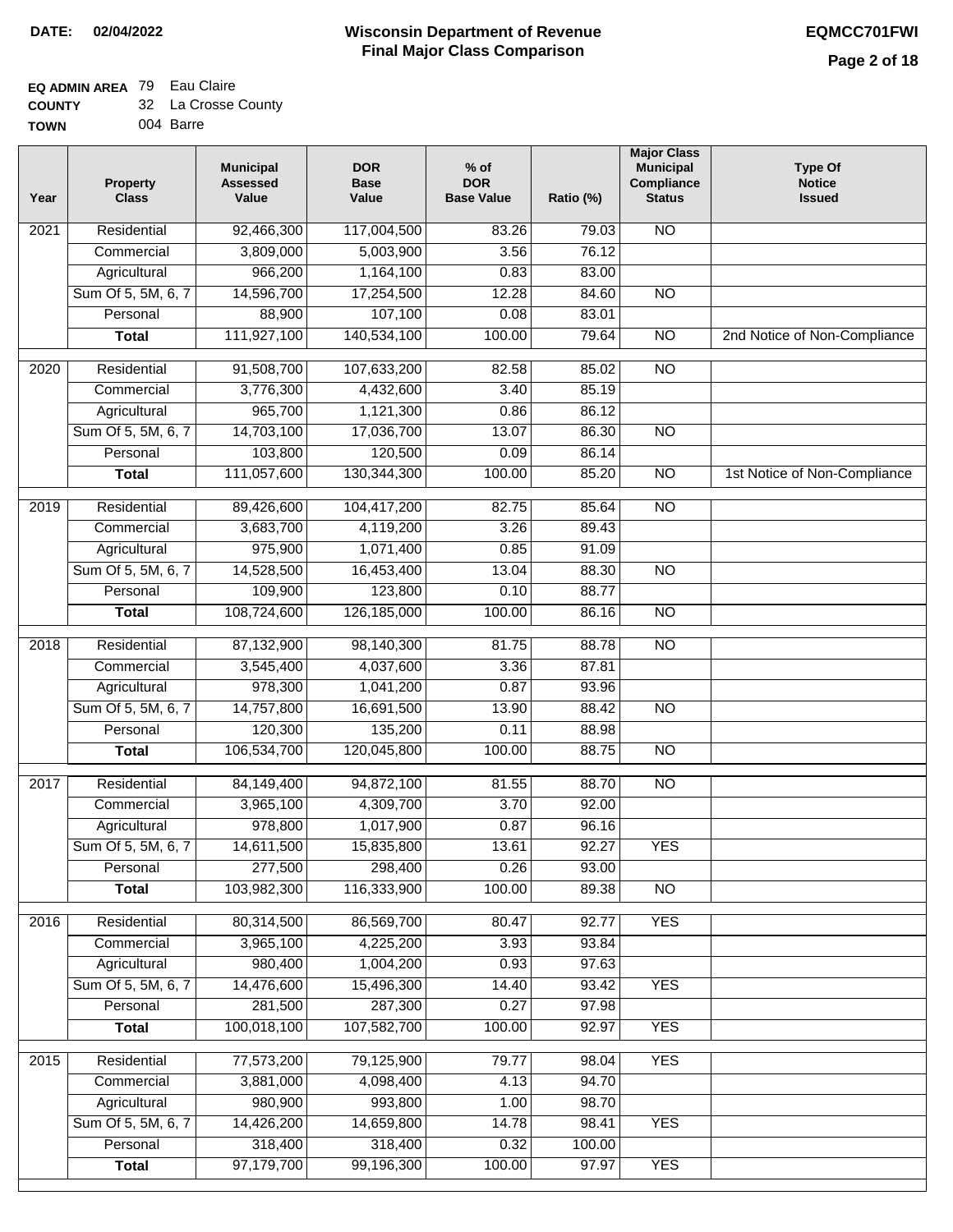#### **EQ ADMIN AREA** 79 Eau Claire **COUNTY** 32 La Crosse County

| ------      |           |
|-------------|-----------|
| <b>TOWN</b> | 006 Burns |

| Year             | <b>Property</b><br><b>Class</b> | <b>Municipal</b><br><b>Assessed</b><br>Value | <b>DOR</b><br><b>Base</b><br>Value | $%$ of<br><b>DOR</b><br><b>Base Value</b> | Ratio (%) | <b>Major Class</b><br><b>Municipal</b><br>Compliance<br><b>Status</b> | <b>Type Of</b><br><b>Notice</b><br><b>Issued</b> |
|------------------|---------------------------------|----------------------------------------------|------------------------------------|-------------------------------------------|-----------|-----------------------------------------------------------------------|--------------------------------------------------|
| 2021             | Residential                     | 63,051,800                                   | 72,399,400                         | 65.25                                     | 87.09     | N <sub>O</sub>                                                        |                                                  |
|                  | Commercial                      | 2,500,700                                    | 2,629,500                          | 2.37                                      | 95.10     |                                                                       |                                                  |
|                  | Agricultural                    | 2,464,700                                    | 2,424,500                          | 2.19                                      | 101.66    |                                                                       |                                                  |
|                  | Sum Of 5, 5M, 6, 7              | 33,769,200                                   | 33,398,700                         | 30.10                                     | 101.11    | <b>YES</b>                                                            |                                                  |
|                  | Personal                        | 104,240                                      | 102,700                            | 0.09                                      | 101.50    |                                                                       |                                                  |
|                  | <b>Total</b>                    | 101,890,640                                  | 110,954,800                        | 100.00                                    | 91.83     | $\overline{NO}$                                                       |                                                  |
| $\frac{1}{2020}$ | Residential                     | 61,870,800                                   | 65,889,400                         | 63.34                                     | 93.90     | <b>YES</b>                                                            |                                                  |
|                  | Commercial                      | 2,500,700                                    | 2,347,700                          | 2.26                                      | 106.52    |                                                                       |                                                  |
|                  | Agricultural                    | 2,366,900                                    | 2,329,900                          | 2.24                                      | 101.59    |                                                                       |                                                  |
|                  | Sum Of 5, 5M, 6, 7              | 33,545,400                                   | 33,357,000                         | 32.07                                     | 100.56    | <b>YES</b>                                                            |                                                  |
|                  | Personal                        | 102,550                                      | 101,000                            | 0.10                                      | 101.53    |                                                                       |                                                  |
|                  | <b>Total</b>                    | 100,386,350                                  | 104,025,000                        | 100.00                                    | 96.50     | <b>YES</b>                                                            |                                                  |
| $\frac{1}{2019}$ | Residential                     | 60,915,100                                   | 61,868,700                         | 62.10                                     | 98.46     | <b>YES</b>                                                            |                                                  |
|                  | Commercial                      | 2,506,900                                    | 2,241,800                          | 2.25                                      | 111.83    |                                                                       |                                                  |
|                  | Agricultural                    | 2,271,800                                    | 2,236,500                          | 2.24                                      | 101.58    |                                                                       |                                                  |
|                  | Sum Of 5, 5M, 6, 7              | 33,348,200                                   | 33,170,900                         | 33.29                                     | 100.53    | <b>YES</b>                                                            |                                                  |
|                  | Personal                        | 112,510                                      | 110,800                            | 0.11                                      | 101.54    |                                                                       |                                                  |
|                  | <b>Total</b>                    | 99,154,510                                   | 99,628,700                         | 100.00                                    | 99.52     | <b>YES</b>                                                            |                                                  |
|                  |                                 |                                              |                                    |                                           |           |                                                                       |                                                  |
| 2018             | Residential                     | 60,547,500                                   | 59,734,500                         | 61.21                                     | 101.36    | <b>YES</b>                                                            |                                                  |
|                  | Commercial                      | 2,291,400                                    | 2,009,900                          | 2.06                                      | 114.01    |                                                                       |                                                  |
|                  | Agricultural                    | 2,199,300                                    | 2,167,300                          | 2.22                                      | 101.48    |                                                                       |                                                  |
|                  | Sum Of 5, 5M, 6, 7              | 33,692,500                                   | 33,526,100                         | 34.36                                     | 100.50    | <b>YES</b>                                                            |                                                  |
|                  | Personal                        | 147,110                                      | 144,900                            | 0.15                                      | 101.53    |                                                                       |                                                  |
|                  | <b>Total</b>                    | 98,877,810                                   | 97,582,700                         | 100.00                                    | 101.33    | <b>YES</b>                                                            |                                                  |
| 2017             | Residential                     | 46,419,600                                   | 55,768,000                         | 61.37                                     | 83.24     | $\overline{NO}$                                                       |                                                  |
|                  | Commercial                      | 1,995,800                                    | 2,001,400                          | 2.20                                      | 99.72     |                                                                       |                                                  |
|                  | Agricultural                    | 2,107,300                                    | 2,078,200                          | 2.29                                      | 101.40    |                                                                       |                                                  |
|                  | Sum Of 5, 5M, 6, 7              | 26, 192, 100                                 | 30,627,600                         | 33.70                                     | 85.52     | $\overline{NO}$                                                       |                                                  |
|                  | Personal                        | 407,350                                      | 401,400                            | 0.44                                      | 101.48    |                                                                       |                                                  |
|                  | <b>Total</b>                    | 77,122,150                                   | 90,876,600                         | 100.00                                    | 84.86     | $\overline{N}$                                                        |                                                  |
| 2016             | Residential                     | 46,173,300                                   | 52,966,300                         | 60.24                                     | 87.17     | N <sub>O</sub>                                                        |                                                  |
|                  | Commercial                      | 2,120,100                                    | 2,087,400                          | 2.37                                      | 101.57    |                                                                       |                                                  |
|                  | Agricultural                    | 2,080,100                                    | 2,053,200                          | 2.34                                      | 101.31    |                                                                       |                                                  |
|                  | Sum Of 5, 5M, 6, 7              | 25,968,600                                   | 30,382,900                         | 34.55                                     | 85.47     | N <sub>O</sub>                                                        |                                                  |
|                  | Personal                        | 445,020                                      | 438,500                            | 0.50                                      | 101.49    |                                                                       |                                                  |
|                  | <b>Total</b>                    | 76,787,120                                   | 87,928,300                         | 100.00                                    | 87.33     | $\overline{NO}$                                                       |                                                  |
|                  |                                 |                                              |                                    |                                           |           |                                                                       |                                                  |
| 2015             | Residential                     | 45,519,100                                   | 49,368,800                         | 59.80                                     | 92.20     | <b>YES</b>                                                            |                                                  |
|                  | Commercial                      | 2,195,600                                    | 2,231,700                          | 2.70                                      | 98.38     |                                                                       |                                                  |
|                  | Agricultural                    | 2,053,300                                    | 2,027,900                          | 2.46                                      | 101.25    |                                                                       |                                                  |
|                  | Sum Of 5, 5M, 6, 7              | 25,753,400                                   | 28,481,600                         | 34.50                                     | 90.42     | <b>YES</b>                                                            |                                                  |
|                  | Personal                        | 459,860                                      | 453,000                            | 0.55                                      | 101.51    |                                                                       |                                                  |
|                  | <b>Total</b>                    | 75,981,260                                   | 82,563,000                         | 100.00                                    | 92.03     | <b>YES</b>                                                            |                                                  |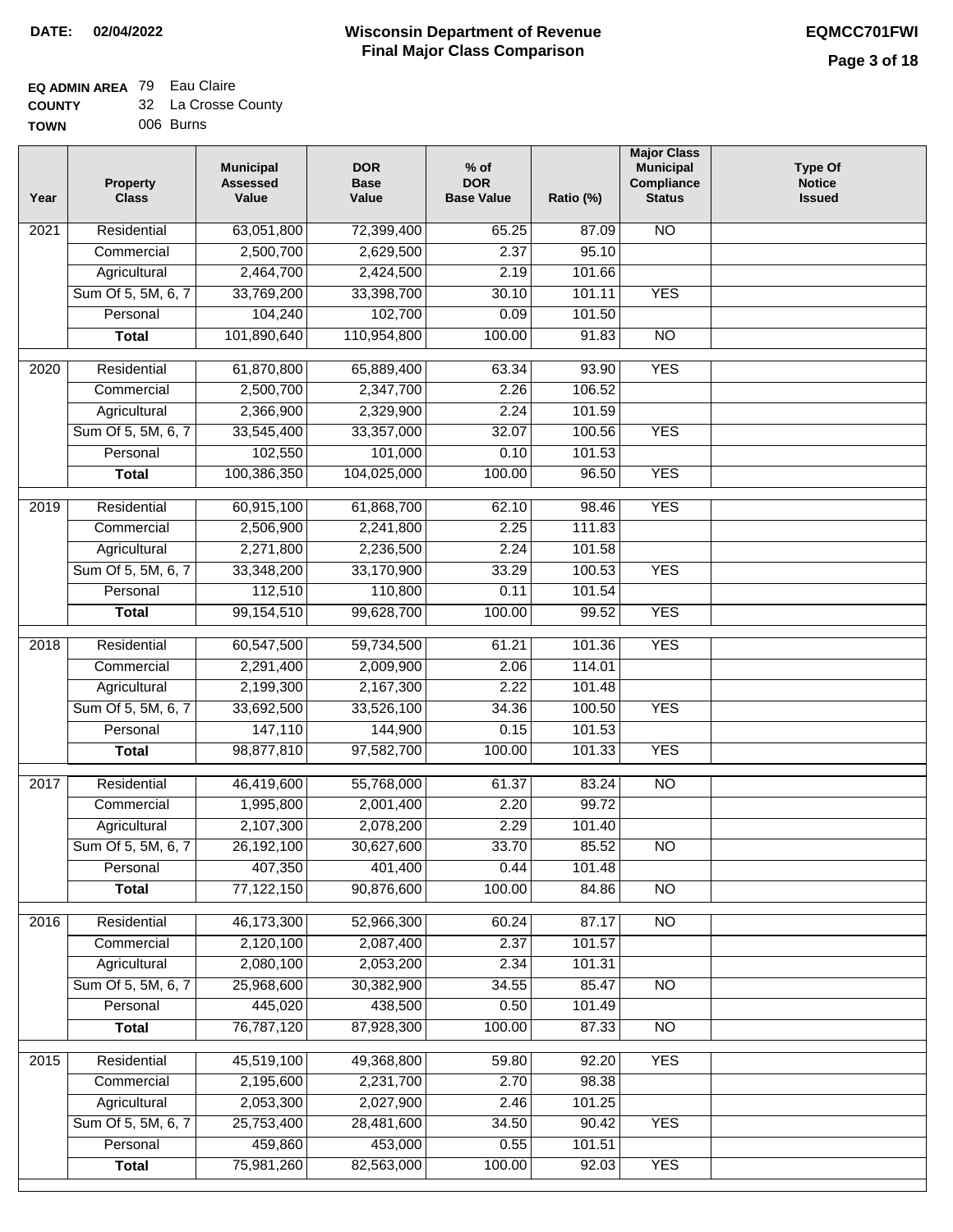### **EQ ADMIN AREA** 79 Eau Claire

| <b>COUNTY</b> | 32 La Crosse County |
|---------------|---------------------|
| <b>TOWN</b>   | 008 Campbell        |

| Year              | <b>Property</b><br><b>Class</b> | <b>Municipal</b><br><b>Assessed</b><br>Value | <b>DOR</b><br><b>Base</b><br>Value | $%$ of<br><b>DOR</b><br><b>Base Value</b> | Ratio (%) | <b>Major Class</b><br><b>Municipal</b><br>Compliance<br><b>Status</b> | <b>Type Of</b><br><b>Notice</b><br><b>Issued</b> |
|-------------------|---------------------------------|----------------------------------------------|------------------------------------|-------------------------------------------|-----------|-----------------------------------------------------------------------|--------------------------------------------------|
| 2021              | Residential                     | 282,456,600                                  | 342,503,800                        | 84.06                                     | 82.47     | N <sub>O</sub>                                                        |                                                  |
|                   | Commercial                      | 48,086,000                                   | 62,410,700                         | 15.32                                     | 77.05     | $\overline{NO}$                                                       |                                                  |
|                   | Agricultural                    | 0                                            | $\Omega$                           | 0.00                                      | 0.00      |                                                                       |                                                  |
|                   | Sum Of 5, 5M, 6, 7              | 32,400                                       | 5,600                              | 0.00                                      | 578.57    |                                                                       |                                                  |
|                   | Personal                        | 2,551,000                                    | 2,551,000                          | 0.63                                      | 100.00    |                                                                       |                                                  |
|                   | <b>Total</b>                    | 333,126,000                                  | 407,471,100                        | 100.00                                    | 81.75     | $\overline{NO}$                                                       |                                                  |
| 2020              | Residential                     | 280,747,300                                  | 330,832,300                        | 84.81                                     | 84.86     | <b>NO</b>                                                             |                                                  |
|                   | Commercial                      | 48,300,500                                   | 56,144,000                         | 14.39                                     | 86.03     | $\overline{NO}$                                                       |                                                  |
|                   | Agricultural                    | 0                                            | 0                                  | 0.00                                      | 0.00      |                                                                       |                                                  |
|                   | Sum Of 5, 5M, 6, 7              | 48,000                                       | 35,000                             | 0.01                                      | 137.14    |                                                                       |                                                  |
|                   | Personal                        | 2,880,500                                    | 3,097,300                          | 0.79                                      | 93.00     |                                                                       |                                                  |
|                   | <b>Total</b>                    | 331,976,300                                  | 390,108,600                        | 100.00                                    | 85.10     | <b>NO</b>                                                             |                                                  |
|                   |                                 |                                              |                                    |                                           |           |                                                                       |                                                  |
| 2019              | Residential                     | 279,411,000                                  | 299,395,700                        | 84.27                                     | 93.32     | <b>YES</b>                                                            |                                                  |
|                   | Commercial                      | 48,101,200                                   | 53,266,400                         | 14.99                                     | 90.30     | <b>YES</b>                                                            |                                                  |
|                   | Agricultural                    | $\Omega$                                     | 0                                  | 0.00                                      | 0.00      |                                                                       |                                                  |
|                   | Sum Of 5, 5M, 6, 7              | 48,000                                       | 35,000                             | 0.01                                      | 137.14    |                                                                       |                                                  |
|                   | Personal                        | 2,324,300                                    | 2,582,600                          | 0.73                                      | 90.00     |                                                                       |                                                  |
|                   | <b>Total</b>                    | 329,884,500                                  | 355,279,700                        | 100.00                                    | 92.85     | <b>YES</b>                                                            |                                                  |
| 2018              | Residential                     | 279,037,000                                  | 298,988,200                        | 84.30                                     | 93.33     | <b>YES</b>                                                            |                                                  |
|                   | Commercial                      | 48,101,200                                   | 52,739,000                         | 14.87                                     | 91.21     | <b>YES</b>                                                            |                                                  |
|                   | Agricultural                    | 0                                            | 0                                  | 0.00                                      | 0.00      |                                                                       |                                                  |
|                   | Sum Of 5, 5M, 6, 7              | 48,000                                       | 35,000                             | 0.01                                      | 137.14    |                                                                       |                                                  |
|                   | Personal                        | 2,919,500                                    | 2,919,500                          | 0.82                                      | 100.00    |                                                                       |                                                  |
|                   | <b>Total</b>                    | 330, 105, 700                                | 354,681,700                        | 100.00                                    | 93.07     | <b>YES</b>                                                            |                                                  |
| 2017              | Residential                     | 278,396,000                                  | 284,293,100                        | 78.31                                     | 97.93     | <b>YES</b>                                                            |                                                  |
|                   | Commercial                      | 48,000,600                                   | 50,280,900                         | 13.85                                     | 95.46     | <b>YES</b>                                                            |                                                  |
|                   | Agricultural                    | 0                                            | 0                                  | 0.00                                      | 0.00      |                                                                       |                                                  |
|                   | Sum Of 5, 5M, 6, 7              | 48,000                                       | 32,500                             | 0.01                                      | 147.69    |                                                                       |                                                  |
|                   | Personal                        | 28,444,500                                   | 28,444,500                         | 7.83                                      | 100.00    |                                                                       |                                                  |
|                   | <b>Total</b>                    | 354,889,100                                  | 363,051,000                        | 100.00                                    | 97.75     | <b>YES</b>                                                            |                                                  |
| $\overline{2016}$ | Residential                     | 239,573,500                                  | 268,883,200                        | 77.08                                     | 89.10     | N <sub>O</sub>                                                        |                                                  |
|                   | Commercial                      | 39,313,000                                   | 48,492,200                         | 13.90                                     | 81.07     | $\overline{NO}$                                                       |                                                  |
|                   | Agricultural                    | $\Omega$                                     | $\Omega$                           | 0.00                                      | 0.00      |                                                                       |                                                  |
|                   | Sum Of 5, 5M, 6, 7              | 42,600                                       | 32,500                             | 0.01                                      | 131.08    |                                                                       |                                                  |
|                   | Personal                        | 31,444,200                                   | 31,444,200                         | 9.01                                      | 100.00    |                                                                       |                                                  |
|                   | <b>Total</b>                    | 310, 373, 300                                | 348,852,100                        | 100.00                                    | 88.97     | <b>NO</b>                                                             |                                                  |
| 2015              | Residential                     | 238,637,400                                  | 262,983,100                        | 76.77                                     | 90.74     | <b>YES</b>                                                            |                                                  |
|                   | Commercial                      | 38,870,900                                   | 47,574,300                         | 13.89                                     | 81.71     | $\overline{NO}$                                                       |                                                  |
|                   | Agricultural                    | 0                                            | 0                                  | 0.00                                      | 0.00      |                                                                       |                                                  |
|                   | Sum Of 5, 5M, 6, 7              | 42,600                                       | 30,000                             | 0.01                                      | 142.00    |                                                                       |                                                  |
|                   | Personal                        | 29,751,900                                   | 31,991,300                         | 9.34                                      | 93.00     | <b>YES</b>                                                            |                                                  |
|                   | <b>Total</b>                    | 307,302,800                                  | 342,578,700                        | 100.00                                    | 89.70     | NO                                                                    |                                                  |
|                   |                                 |                                              |                                    |                                           |           |                                                                       |                                                  |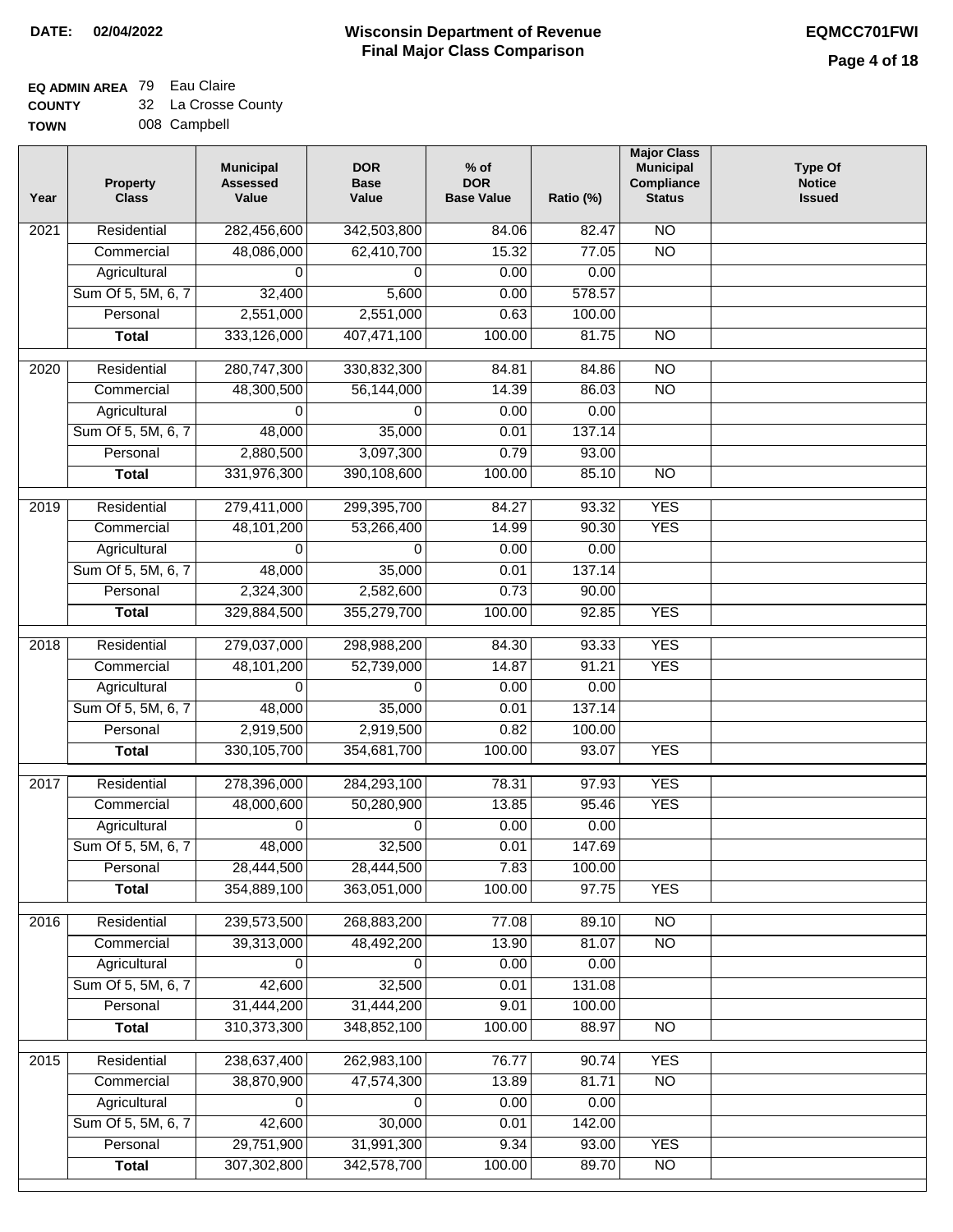## **EQ ADMIN AREA** 79 Eau Claire

**COUNTY TOWN** 32 La Crosse County

010 Farmington

| Year              | <b>Property</b><br><b>Class</b> | <b>Municipal</b><br><b>Assessed</b><br>Value | <b>DOR</b><br><b>Base</b><br>Value | $%$ of<br><b>DOR</b><br><b>Base Value</b> | Ratio (%) | <b>Major Class</b><br><b>Municipal</b><br>Compliance<br><b>Status</b> | <b>Type Of</b><br><b>Notice</b><br><b>Issued</b> |
|-------------------|---------------------------------|----------------------------------------------|------------------------------------|-------------------------------------------|-----------|-----------------------------------------------------------------------|--------------------------------------------------|
| $\overline{202}1$ | Residential                     | 131,732,750                                  | 133,010,000                        | 64.70                                     | 99.04     | <b>YES</b>                                                            |                                                  |
|                   | Commercial                      | 2,914,500                                    | 3,173,800                          | 1.54                                      | 91.83     |                                                                       |                                                  |
|                   | Agricultural                    | 2,771,550                                    | 2,773,600                          | 1.35                                      | 99.93     |                                                                       |                                                  |
|                   | Sum Of 5, 5M, 6, 7              | 63,467,600                                   | 66, 141, 700                       | 32.17                                     | 95.96     | <b>YES</b>                                                            |                                                  |
|                   | Personal                        | 472,157                                      | 472,100                            | 0.23                                      | 100.01    |                                                                       |                                                  |
|                   | <b>Total</b>                    | 201,358,557                                  | 205,571,200                        | 100.00                                    | 97.95     | <b>YES</b>                                                            |                                                  |
| $\overline{2020}$ | Residential                     | 130,295,950                                  | 128,960,600                        | 65.42                                     | 101.04    | <b>YES</b>                                                            |                                                  |
|                   | Commercial                      | 3,059,400                                    | 2,975,400                          | 1.51                                      | 102.82    |                                                                       |                                                  |
|                   | Agricultural                    | 2,664,450                                    | 2,667,300                          | 1.35                                      | 99.89     |                                                                       |                                                  |
|                   | Sum Of 5, 5M, 6, 7              | 63,981,800                                   | 62,174,600                         | 31.54                                     | 102.91    | <b>YES</b>                                                            |                                                  |
|                   | Personal                        | 359,357                                      | 359,300                            | 0.18                                      | 100.02    |                                                                       |                                                  |
|                   | <b>Total</b>                    | 200,360,957                                  | 197, 137, 200                      | 100.00                                    | 101.64    | <b>YES</b>                                                            |                                                  |
| 2019              | Residential                     | 97,900,650                                   | 126,701,900                        | 67.78                                     | 77.27     | $\overline{10}$                                                       |                                                  |
|                   | Commercial                      | 2,227,800                                    | 2,602,200                          | 1.39                                      | 85.61     |                                                                       |                                                  |
|                   | Agricultural                    | 2,321,250                                    | 2,785,400                          | 1.49                                      | 83.34     |                                                                       |                                                  |
|                   | Sum Of 5, 5M, 6, 7              | 44,919,600                                   | 54,482,800                         | 29.15                                     | 82.45     | $\overline{NO}$                                                       |                                                  |
|                   | Personal                        | 303,101                                      | 360,600                            | 0.19                                      | 84.05     |                                                                       |                                                  |
|                   | <b>Total</b>                    | 147,672,401                                  | 186,932,900                        | 100.00                                    | 79.00     | $\overline{NO}$                                                       | 1st Notice of Non-Compliance                     |
| 2018              | Residential                     | 95, 153, 450                                 | 112,249,900                        | 65.41                                     | 84.77     | $\overline{10}$                                                       |                                                  |
|                   | Commercial                      | 1,969,800                                    | 2,272,600                          | 1.32                                      | 86.68     |                                                                       |                                                  |
|                   | Agricultural                    | 2,319,650                                    | 2,695,900                          | 1.57                                      | 86.04     |                                                                       |                                                  |
|                   | Sum Of 5, 5M, 6, 7              | 44,400,400                                   | 53,892,700                         | 31.40                                     | 82.39     | $\overline{10}$                                                       |                                                  |
|                   | Personal                        | 427,501                                      | 498,200                            | 0.29                                      | 85.81     |                                                                       |                                                  |
|                   | <b>Total</b>                    | 144,270,801                                  | 171,609,300                        | 100.00                                    | 84.07     | <b>NO</b>                                                             |                                                  |
| 2017              | Residential                     | 93,336,350                                   | 110,144,100                        | 66.26                                     | 84.74     | <b>NO</b>                                                             |                                                  |
|                   | Commercial                      | 1,951,400                                    | 2,144,000                          | 1.29                                      | 91.02     |                                                                       |                                                  |
|                   | Agricultural                    | 2,323,450                                    | 2,634,900                          | 1.59                                      | 88.18     |                                                                       |                                                  |
|                   | Sum Of 5, 5M, 6, 7              | 44,047,800                                   | 50,204,700                         | 30.20                                     | 87.74     | <b>NO</b>                                                             |                                                  |
|                   | Personal                        | 982,872                                      | 1,097,800                          | 0.66                                      | 89.53     |                                                                       |                                                  |
|                   | <b>Total</b>                    | 142,641,872                                  | 166,225,500                        | 100.00                                    | 85.81     | <b>NO</b>                                                             |                                                  |
| 2016              | Residential                     | 92,561,250                                   | 104,875,200                        | 66.54                                     | 88.26     | $\overline{NO}$                                                       |                                                  |
|                   | Commercial                      | 1,951,400                                    | 2,102,000                          | 1.33                                      | 92.84     |                                                                       |                                                  |
|                   | Agricultural                    | 2,320,650                                    | 2,594,000                          | 1.65                                      | 89.46     |                                                                       |                                                  |
|                   | Sum Of 5, 5M, 6, 7              | 43,322,700                                   | 47,002,300                         | 29.82                                     | 92.17     | <b>YES</b>                                                            |                                                  |
|                   | Personal                        | 953,126                                      | 1,042,300                          | 0.66                                      | 91.44     |                                                                       |                                                  |
|                   | <b>Total</b>                    | 141,109,126                                  | 157,615,800                        | 100.00                                    | 89.53     | $\overline{NO}$                                                       |                                                  |
| 2015              | Residential                     | 91,407,950                                   | 100,601,500                        | 65.90                                     | 90.86     | <b>YES</b>                                                            |                                                  |
|                   | Commercial                      | 1,946,500                                    | 2,081,200                          | 1.36                                      | 93.53     |                                                                       |                                                  |
|                   | Agricultural                    | 2,326,200                                    | 2,568,300                          | 1.68                                      | 90.57     |                                                                       |                                                  |
|                   | Sum Of 5, 5M, 6, 7              | 43,056,950                                   | 46,472,500                         | 30.44                                     | 92.65     | <b>YES</b>                                                            |                                                  |
|                   | Personal                        | 842,271                                      | 930,200                            | 0.61                                      | 90.55     |                                                                       |                                                  |
|                   | <b>Total</b>                    | 139,579,871                                  | 152,653,700                        | 100.00                                    | 91.44     | <b>YES</b>                                                            |                                                  |
|                   |                                 |                                              |                                    |                                           |           |                                                                       |                                                  |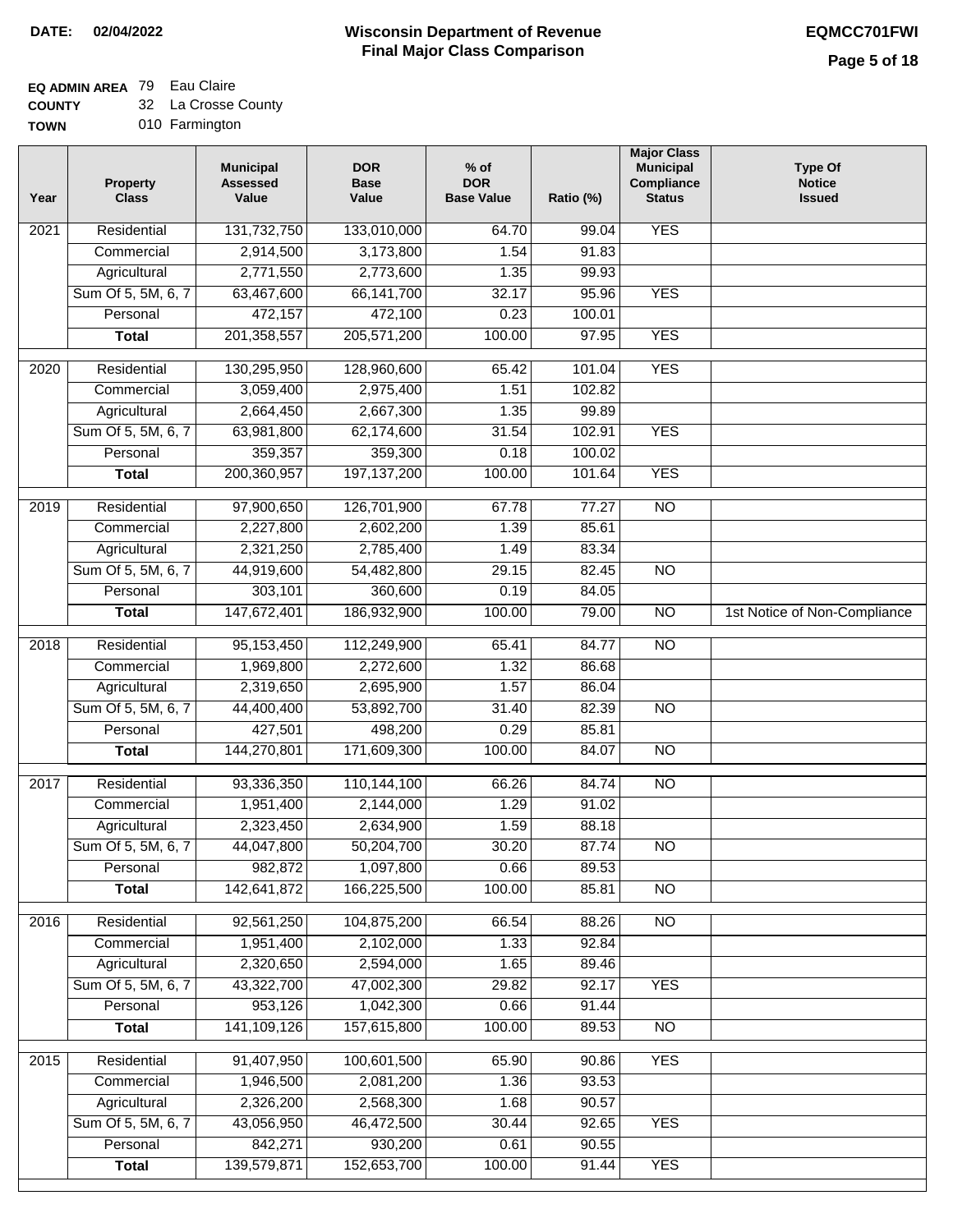### **EQ ADMIN AREA** 79 Eau Claire

**COUNTY** 32 La Crosse County

| Year | <b>Property</b><br><b>Class</b> | <b>Municipal</b><br><b>Assessed</b><br>Value | <b>DOR</b><br><b>Base</b><br>Value | $%$ of<br><b>DOR</b><br><b>Base Value</b> | Ratio (%) | <b>Major Class</b><br><b>Municipal</b><br>Compliance<br><b>Status</b> | <b>Type Of</b><br><b>Notice</b><br><b>Issued</b> |
|------|---------------------------------|----------------------------------------------|------------------------------------|-------------------------------------------|-----------|-----------------------------------------------------------------------|--------------------------------------------------|
| 2021 | Residential                     | 189,288,500                                  | 180,518,400                        | 83.34                                     | 104.86    | <b>YES</b>                                                            |                                                  |
|      | Commercial                      | 7,452,400                                    | 7,594,600                          | 3.51                                      | 98.13     |                                                                       |                                                  |
|      | Agricultural                    | 1,345,500                                    | 1,342,500                          | 0.62                                      | 100.22    |                                                                       |                                                  |
|      | Sum Of 5, 5M, 6, 7              | 29,154,200                                   | 26,949,500                         | 12.44                                     | 108.18    | <b>YES</b>                                                            |                                                  |
|      | Personal                        | 211,200                                      | 211,200                            | 0.10                                      | 100.00    |                                                                       |                                                  |
|      | <b>Total</b>                    | 227,451,800                                  | 216,616,200                        | 100.00                                    | 105.00    | <b>YES</b>                                                            |                                                  |
| 2020 | Residential                     | 127,412,900                                  | 162,049,200                        | 82.74                                     | 78.63     | $\overline{NO}$                                                       |                                                  |
|      | Commercial                      | 5,760,100                                    | 6,566,600                          | 3.35                                      | 87.72     |                                                                       |                                                  |
|      | Agricultural                    | 1,010,100                                    | 1,262,700                          | 0.64                                      | 80.00     |                                                                       |                                                  |
|      | Sum Of 5, 5M, 6, 7              | 24,997,200                                   | 25,743,100                         | 13.14                                     | 97.10     | <b>YES</b>                                                            |                                                  |
|      | Personal                        | 191,800                                      | 239,800                            | 0.12                                      | 79.98     |                                                                       |                                                  |
|      | <b>Total</b>                    | 159,372,100                                  | 195,861,400                        | 100.00                                    | 81.37     | $\overline{NO}$                                                       | 2nd Notice of Non-Compliance                     |
| 2019 | Residential                     | 125,443,400                                  | 149,286,300                        | 81.81                                     | 84.03     | $\overline{NO}$                                                       |                                                  |
|      | Commercial                      | 5,586,200                                    | 6,046,900                          | 3.31                                      | 92.38     |                                                                       |                                                  |
|      | Agricultural                    | 1,035,700                                    | 1,211,700                          | 0.66                                      | 85.47     |                                                                       |                                                  |
|      | Sum Of 5, 5M, 6, 7              | 24,953,200                                   | 25,700,500                         | 14.08                                     | 97.09     | <b>YES</b>                                                            |                                                  |
|      | Personal                        | 191,300                                      | 225,100                            | 0.12                                      | 84.98     |                                                                       |                                                  |
|      | <b>Total</b>                    | 157,209,800                                  | 182,470,500                        | 100.00                                    | 86.16     | $\overline{NO}$                                                       | 1st Notice of Non-Compliance                     |
|      |                                 |                                              |                                    |                                           |           |                                                                       |                                                  |
| 2018 | Residential                     | 122,646,500                                  | 146,005,100                        | 81.72                                     | 84.00     | $\overline{NO}$                                                       |                                                  |
|      | Commercial                      | 5,586,200                                    | 5,987,000                          | 3.35                                      | 93.31     |                                                                       |                                                  |
|      | Agricultural                    | 1,016,600                                    | 1,181,400                          | 0.66                                      | 86.05     |                                                                       |                                                  |
|      | Sum Of 5, 5M, 6, 7              | 24,565,300                                   | 25,249,300                         | 14.13                                     | 97.29     | <b>YES</b>                                                            |                                                  |
|      | Personal                        | 211,000                                      | 245,300                            | 0.14                                      | 86.02     |                                                                       |                                                  |
|      | <b>Total</b>                    | 154,025,600                                  | 178,668,100                        | 100.00                                    | 86.21     | $\overline{NO}$                                                       |                                                  |
| 2017 | Residential                     | 120,282,300                                  | 135,041,100                        | 79.68                                     | 89.07     | $\overline{NO}$                                                       |                                                  |
|      | Commercial                      | 5,586,200                                    | 5,701,900                          | 3.36                                      | 97.97     |                                                                       |                                                  |
|      | Agricultural                    | 1,018,800                                    | 1,157,100                          | 0.68                                      | 88.05     |                                                                       |                                                  |
|      | Sum Of 5, 5M, 6, 7              | 24,807,200                                   | 24,539,900                         | 14.48                                     | 101.09    | <b>YES</b>                                                            |                                                  |
|      | Personal                        | 2,670,900                                    | 3,035,200                          | 1.79                                      | 88.00     |                                                                       |                                                  |
|      | <b>Total</b>                    | 154,365,400                                  | 169,475,200                        | 100.00                                    | 91.08     | <b>NO</b>                                                             |                                                  |
| 2016 | Residential                     | 116,505,100                                  | 132,247,600                        | 79.93                                     | 88.10     | $\overline{NO}$                                                       |                                                  |
|      | Commercial                      | 4,960,800                                    | 5,590,100                          | 3.38                                      | 88.74     |                                                                       |                                                  |
|      | Agricultural                    | 1,100,900                                    | 1,154,200                          | 0.70                                      | 95.38     |                                                                       |                                                  |
|      | Sum Of 5, 5M, 6, 7              | 24,671,700                                   | 23,501,800                         | 14.20                                     | 104.98    | <b>YES</b>                                                            |                                                  |
|      | Personal                        | 2,816,100                                    | 2,964,300                          | 1.79                                      | 95.00     |                                                                       |                                                  |
|      | <b>Total</b>                    | 150,054,600                                  | 165,458,000                        | 100.00                                    | 90.69     | N <sub>O</sub>                                                        |                                                  |
| 2015 | Residential                     | 114,440,200                                  | 125,461,500                        | 78.87                                     | 91.22     | <b>YES</b>                                                            |                                                  |
|      | Commercial                      | 4,956,500                                    | 5,530,300                          | 3.48                                      | 89.62     |                                                                       |                                                  |
|      | Agricultural                    | 1,142,500                                    | 1,142,200                          | 0.72                                      | 100.03    |                                                                       |                                                  |
|      | Sum Of 5, 5M, 6, 7              | 25,384,800                                   | 23,911,200                         | 15.03                                     | 106.16    | <b>YES</b>                                                            |                                                  |
|      | Personal                        | 3,020,500                                    | 3,020,500                          | 1.90                                      | 100.00    |                                                                       |                                                  |
|      | <b>Total</b>                    | 148,944,500                                  | 159,065,700                        | 100.00                                    | 93.64     | <b>YES</b>                                                            |                                                  |
|      |                                 |                                              |                                    |                                           |           |                                                                       |                                                  |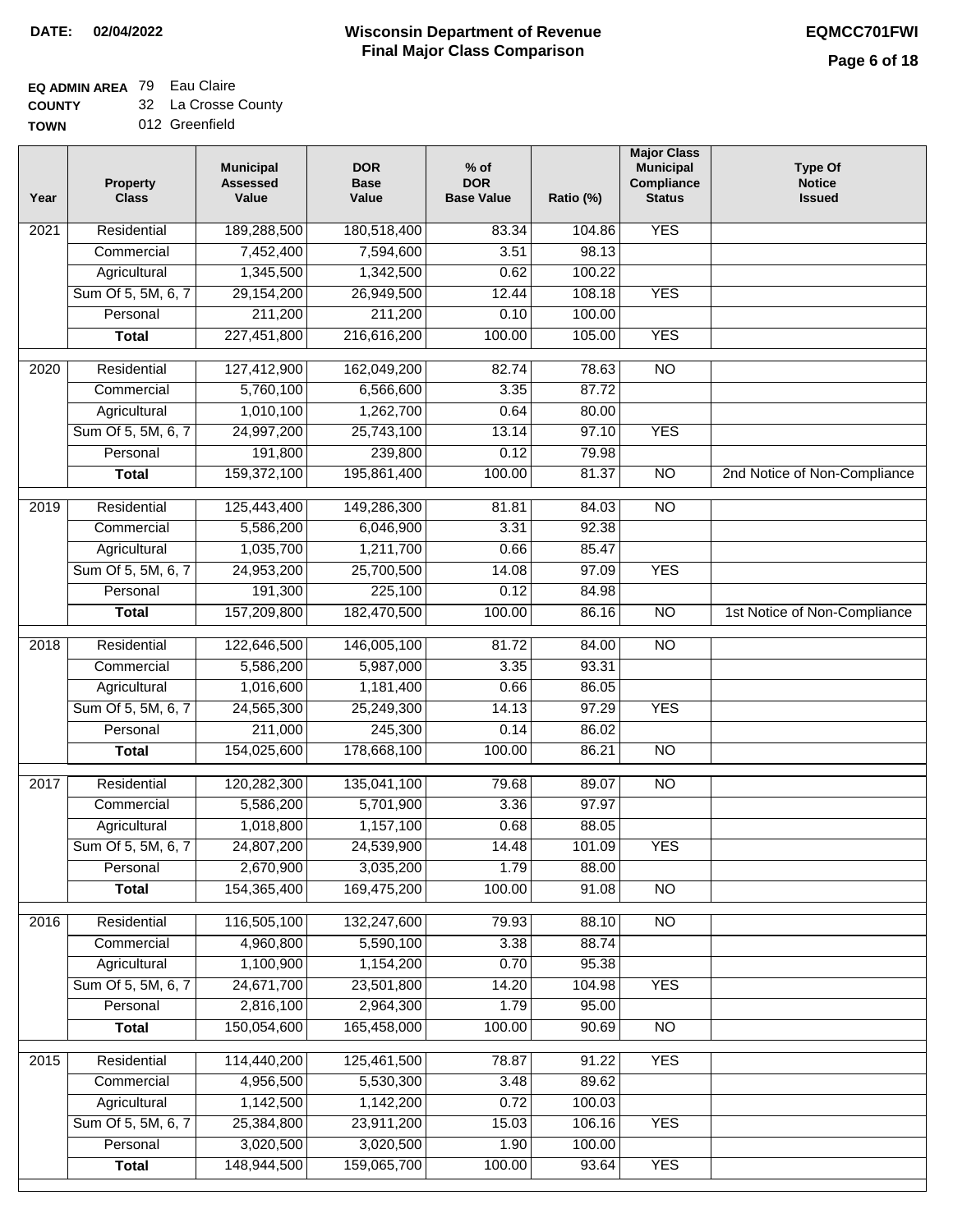### **EQ ADMIN AREA** 79 Eau Claire

| <b>COUNTY</b> | 32 La Crosse County |
|---------------|---------------------|
|---------------|---------------------|

**TOWN** 014 Hamilton

| Year              | <b>Property</b><br><b>Class</b> | <b>Municipal</b><br><b>Assessed</b><br>Value | <b>DOR</b><br><b>Base</b><br>Value | $%$ of<br><b>DOR</b><br><b>Base Value</b> | Ratio (%) | <b>Major Class</b><br><b>Municipal</b><br>Compliance<br><b>Status</b> | <b>Type Of</b><br><b>Notice</b><br><b>Issued</b> |
|-------------------|---------------------------------|----------------------------------------------|------------------------------------|-------------------------------------------|-----------|-----------------------------------------------------------------------|--------------------------------------------------|
| $\overline{202}1$ | Residential                     | 237, 175, 800                                | 241,859,200                        | 78.68                                     | 98.06     | <b>YES</b>                                                            |                                                  |
|                   | Commercial                      | 20,900,600                                   | 21,178,900                         | 6.89                                      | 98.69     |                                                                       |                                                  |
|                   | Agricultural                    | 2,256,900                                    | 2,254,500                          | 0.73                                      | 100.11    |                                                                       |                                                  |
|                   | Sum Of 5, 5M, 6, 7              | 40,819,700                                   | 40,475,300                         | 13.17                                     | 100.85    | <b>YES</b>                                                            |                                                  |
|                   | Personal                        | 1,636,900                                    | 1,636,900                          | 0.53                                      | 100.00    |                                                                       |                                                  |
|                   | <b>Total</b>                    | 302,789,900                                  | 307,404,800                        | 100.00                                    | 98.50     | <b>YES</b>                                                            |                                                  |
| $\overline{2020}$ | Residential                     | 235,484,400                                  | 224,456,100                        | 78.45                                     | 104.91    | <b>YES</b>                                                            |                                                  |
|                   | Commercial                      | 20,027,100                                   | 18,115,500                         | 6.33                                      | 110.55    |                                                                       |                                                  |
|                   | Agricultural                    | 2,175,000                                    | 2,172,300                          | 0.76                                      | 100.12    |                                                                       |                                                  |
|                   | Sum Of 5, 5M, 6, 7              | 41,713,600                                   | 40,094,400                         | 14.01                                     | 104.04    | <b>YES</b>                                                            |                                                  |
|                   | Personal                        | 1,272,700                                    | 1,272,700                          | 0.44                                      | 100.00    |                                                                       |                                                  |
|                   | <b>Total</b>                    | 300,672,800                                  | 286,111,000                        | 100.00                                    | 105.09    | <b>YES</b>                                                            |                                                  |
| 2019              | Residential                     | 177,949,800                                  | 226,644,500                        | 79.72                                     | 78.51     | $\overline{10}$                                                       |                                                  |
|                   | Commercial                      | 15,364,500                                   | 17,028,400                         | 5.99                                      | 90.23     |                                                                       |                                                  |
|                   | Agricultural                    | 1,655,400                                    | 2,067,400                          | 0.73                                      | 80.07     |                                                                       |                                                  |
|                   | Sum Of 5, 5M, 6, 7              | 32,217,000                                   | 37,095,600                         | 13.05                                     | 86.85     | $\overline{NO}$                                                       |                                                  |
|                   | Personal                        | 1,160,700                                    | 1,450,900                          | 0.51                                      | 80.00     |                                                                       |                                                  |
|                   | <b>Total</b>                    | 228, 347, 400                                | 284,286,800                        | 100.00                                    | 80.32     | $\overline{NO}$                                                       | 1st Notice of Non-Compliance                     |
| 2018              | Residential                     | 176,276,800                                  | 206,013,500                        | 78.09                                     | 85.57     | $\overline{10}$                                                       |                                                  |
|                   | Commercial                      | 15,190,900                                   | 16,858,200                         | 6.39                                      | 90.11     |                                                                       |                                                  |
|                   | Agricultural                    | 1,741,700                                    | 2,002,600                          | 0.76                                      | 86.97     |                                                                       |                                                  |
|                   | Sum Of 5, 5M, 6, 7              | 32,462,100                                   | 37,525,400                         | 14.22                                     | 86.51     | $\overline{10}$                                                       |                                                  |
|                   | Personal                        | 1,222,000                                    | 1,404,600                          | 0.53                                      | 87.00     |                                                                       |                                                  |
|                   | <b>Total</b>                    | 226,893,500                                  | 263,804,300                        | 100.00                                    | 86.01     | <b>NO</b>                                                             |                                                  |
| 2017              | Residential                     | 174,397,400                                  | 194,168,600                        | 77.52                                     | 89.82     | <b>NO</b>                                                             |                                                  |
|                   | Commercial                      | 14,530,000                                   | 15,334,400                         | 6.12                                      | 94.75     |                                                                       |                                                  |
|                   | Agricultural                    | 1,720,700                                    | 1,953,400                          | 0.78                                      | 88.09     |                                                                       |                                                  |
|                   | Sum Of 5, 5M, 6, 7              | 32,940,600                                   | 36,450,700                         | 14.55                                     | 90.37     | <b>YES</b>                                                            |                                                  |
|                   | Personal                        | 2,260,300                                    | 2,568,500                          | 1.03                                      | 88.00     |                                                                       |                                                  |
|                   | <b>Total</b>                    | 225,849,000                                  | 250,475,600                        | 100.00                                    | 90.17     | <b>NO</b>                                                             |                                                  |
| 2016              | Residential                     | 172,648,700                                  | 192,355,900                        | 78.09                                     | 89.75     | $\overline{NO}$                                                       |                                                  |
|                   | Commercial                      | 12,648,700                                   | 13,605,900                         | 5.52                                      | 92.96     |                                                                       |                                                  |
|                   | Agricultural                    | 1,740,000                                    | 1,933,400                          | 0.78                                      | 90.00     |                                                                       |                                                  |
|                   | Sum Of 5, 5M, 6, 7              | 32,863,200                                   | 35,879,200                         | 14.57                                     | 91.59     | <b>YES</b>                                                            |                                                  |
|                   | Personal                        | 2,286,800                                    | 2,540,800                          | 1.03                                      | 90.00     |                                                                       |                                                  |
|                   | <b>Total</b>                    | 222,187,400                                  | 246,315,200                        | 100.00                                    | 90.20     | $\overline{NO}$                                                       |                                                  |
| 2015              | Residential                     | 171,764,600                                  | 189,254,800                        | 78.30                                     | 90.76     | <b>YES</b>                                                            |                                                  |
|                   | Commercial                      | 12,552,300                                   | 13,365,200                         | 5.53                                      | 93.92     | <b>YES</b>                                                            |                                                  |
|                   | Agricultural                    | 1,742,700                                    | 1,912,700                          | 0.79                                      | 91.11     |                                                                       |                                                  |
|                   | Sum Of 5, 5M, 6, 7              | 33,071,800                                   | 34,567,400                         | 14.30                                     | 95.67     | <b>YES</b>                                                            |                                                  |
|                   | Personal                        | 2,358,700                                    | 2,592,000                          | 1.07                                      | 91.00     |                                                                       |                                                  |
|                   | <b>Total</b>                    | 221,490,100                                  | 241,692,100                        | 100.00                                    | 91.64     | <b>YES</b>                                                            |                                                  |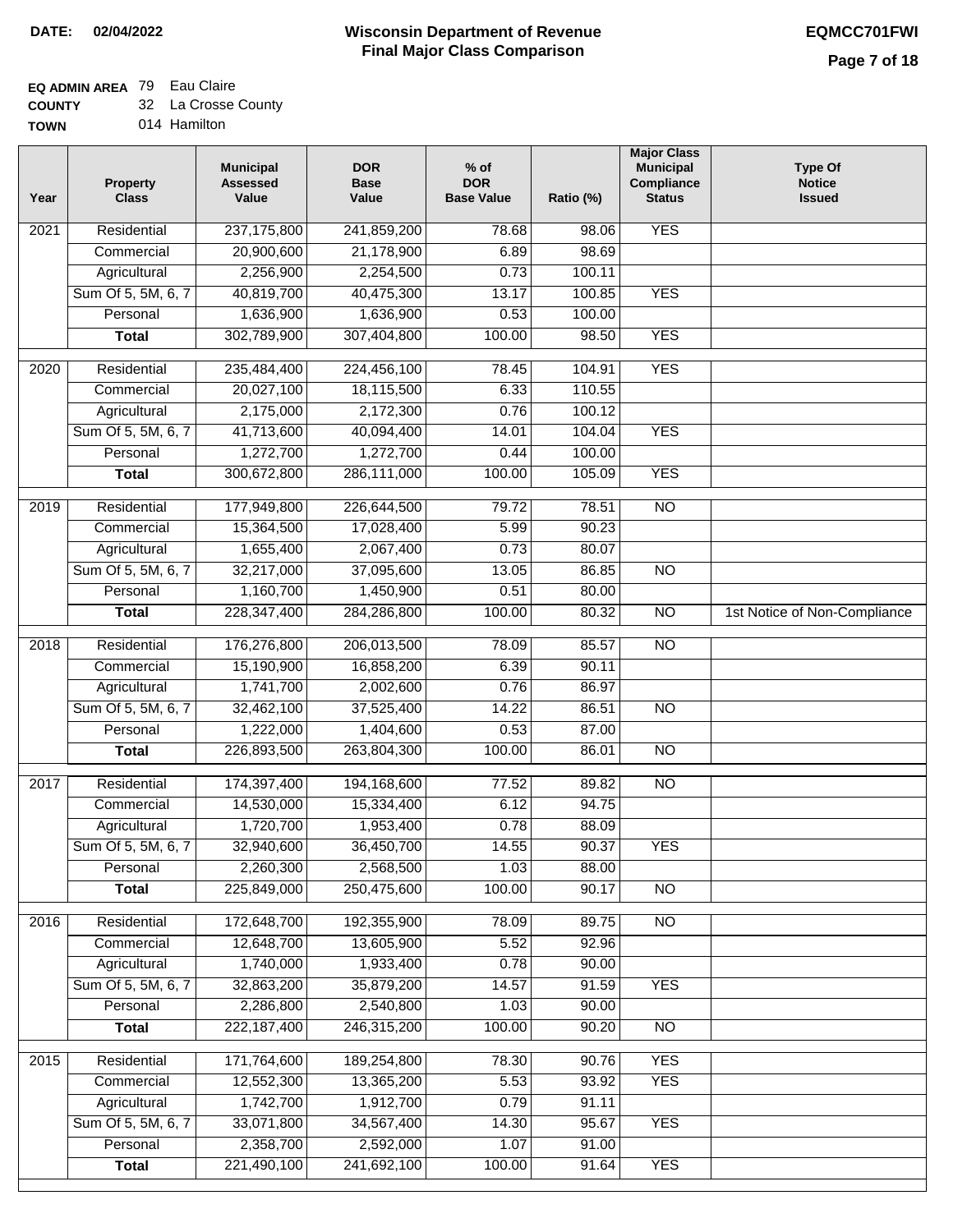# **EQ ADMIN AREA** 79 Eau Claire

| <b>COUNTY</b> | 32 La Crosse County |
|---------------|---------------------|
| TOWN          | 016 Holland         |

016 Holland

| Year | <b>Property</b><br><b>Class</b> | <b>Municipal</b><br><b>Assessed</b><br>Value | <b>DOR</b><br><b>Base</b><br>Value | $%$ of<br><b>DOR</b><br><b>Base Value</b> | Ratio (%)      | <b>Major Class</b><br><b>Municipal</b><br>Compliance<br><b>Status</b> | <b>Type Of</b><br><b>Notice</b><br><b>Issued</b> |
|------|---------------------------------|----------------------------------------------|------------------------------------|-------------------------------------------|----------------|-----------------------------------------------------------------------|--------------------------------------------------|
| 2021 | Residential                     | 461,874,700                                  | 471,148,400                        | 93.12                                     | 98.03          | <b>YES</b>                                                            |                                                  |
|      | Commercial                      | 10,251,400                                   | 11,304,500                         | 2.23                                      | 90.68          |                                                                       |                                                  |
|      | Agricultural                    | 879,400                                      | 877,500                            | 0.17                                      | 100.22         |                                                                       |                                                  |
|      | Sum Of 5, 5M, 6, 7              | 23,673,500                                   | 22,159,600                         | 4.38                                      | 106.83         |                                                                       |                                                  |
|      | Personal                        | 483,100                                      | 483,100                            | 0.10                                      | 100.00         |                                                                       |                                                  |
|      | <b>Total</b>                    | 497, 162, 100                                | 505,973,100                        | 100.00                                    | 98.26          | <b>YES</b>                                                            |                                                  |
| 2020 | Residential                     | 451,757,100                                  | 443,254,100                        | 93.11                                     | 101.92         | <b>YES</b>                                                            |                                                  |
|      | Commercial                      | 9,729,300                                    | 9,623,600                          | 2.02                                      | 101.10         |                                                                       |                                                  |
|      | Agricultural                    | 844,000                                      | 843,500                            | 0.18                                      | 100.06         |                                                                       |                                                  |
|      | Sum Of 5, 5M, 6, 7              | 23,747,800                                   | 22,127,900                         | 4.65                                      | 107.32         |                                                                       |                                                  |
|      | Personal                        | 205,900                                      | 205,900                            | 0.04                                      | 100.00         |                                                                       |                                                  |
|      | <b>Total</b>                    | 486,284,100                                  | 476,055,000                        | 100.00                                    | 102.15         | <b>YES</b>                                                            |                                                  |
| 2019 | Residential                     | 315,004,200                                  | 405,920,700                        | 91.47                                     | 77.60          | <b>NO</b>                                                             |                                                  |
|      | Commercial                      | 7,786,400                                    | 9,377,800                          | 2.11                                      | 83.03          |                                                                       |                                                  |
|      | Agricultural                    | 682,300                                      | 896,500                            | 0.20                                      | 76.11          |                                                                       |                                                  |
|      | Sum Of 5, 5M, 6, 7              | 21,706,800                                   | 27,356,300                         | 6.16                                      | 79.35          |                                                                       |                                                  |
|      | Personal                        | 169,900                                      | 223,500                            | 0.05                                      | 76.02          |                                                                       |                                                  |
|      | <b>Total</b>                    | 345,349,600                                  | 443,774,800                        | 100.00                                    | 77.82          | <b>NO</b>                                                             |                                                  |
| 2018 | Residential                     | 308,537,400                                  | 371,403,100                        | 90.72                                     | 83.07          | $\overline{10}$                                                       |                                                  |
|      | Commercial                      | 7,786,400                                    | 9,285,000                          | 2.27                                      | 83.86          |                                                                       |                                                  |
|      | Agricultural                    | 726,100                                      | 874,700                            | 0.21                                      | 83.01          |                                                                       |                                                  |
|      | Sum Of 5, 5M, 6, 7              | 21,888,300                                   | 27,587,500                         | 6.74                                      | 79.34          |                                                                       |                                                  |
|      | Personal                        | 189,900                                      | 228,800                            | 0.06                                      | 83.00          |                                                                       |                                                  |
|      | <b>Total</b>                    | 339,128,100                                  | 409,379,100                        | 100.00                                    | 82.84          | <b>NO</b>                                                             |                                                  |
| 2017 | Residential                     | 299,643,800                                  | 344,148,800                        | 90.13                                     | 87.07          | $\overline{NO}$                                                       |                                                  |
|      | Commercial                      | 7,787,200                                    | 8,843,900                          | 2.32                                      | 88.05          |                                                                       |                                                  |
|      | Agricultural                    | 762,500                                      | 874,700                            | 0.23                                      | 87.17          |                                                                       |                                                  |
|      | Sum Of 5, 5M, 6, 7              | 22,321,300                                   | 27,109,200                         | 7.10                                      | 82.34          |                                                                       |                                                  |
|      | Personal                        | 738,300                                      | 848,700                            | 0.22                                      | 86.99          |                                                                       |                                                  |
|      | <b>Total</b>                    | 331,253,100                                  | 381,825,300                        | 100.00                                    | 86.76          | <b>NO</b>                                                             |                                                  |
| 2016 | Residential                     | 288,902,900                                  | 316,287,200                        | 89.45                                     | 91.34          | <b>YES</b>                                                            |                                                  |
|      | Commercial                      | 7,787,100                                    | 8,669,200                          | 2.45                                      | 89.82          |                                                                       |                                                  |
|      | Agricultural                    | 778,700                                      | 864,900                            | 0.24                                      | 90.03          |                                                                       |                                                  |
|      | Sum Of 5, 5M, 6, 7              | 22,724,300                                   | 26,961,100                         | 7.63                                      | 84.29          |                                                                       |                                                  |
|      | Personal                        | 713,600                                      | 792,800                            | 0.22                                      | 90.01          |                                                                       |                                                  |
|      | <b>Total</b>                    | 320,906,600                                  | 353,575,200                        | 100.00                                    | 90.76          | <b>YES</b>                                                            |                                                  |
|      |                                 |                                              |                                    |                                           |                |                                                                       |                                                  |
| 2015 | Residential                     | 281,273,100                                  | 304,928,000                        | 89.01                                     | 92.24          | <b>YES</b>                                                            |                                                  |
|      | Commercial                      | 8,102,900                                    | 9,259,700                          | 2.70                                      | 87.51          |                                                                       |                                                  |
|      | Agricultural                    | 774,600                                      | 851,300                            | 0.25                                      | 90.99          |                                                                       |                                                  |
|      | Sum Of 5, 5M, 6, 7              | 22,835,900                                   | 26,897,700                         | 7.85                                      | 84.90          | <b>NO</b>                                                             |                                                  |
|      | Personal<br><b>Total</b>        | 585,100<br>313,571,600                       | 642,900<br>342,579,600             | 0.19<br>100.00                            | 91.01<br>91.53 | NO                                                                    |                                                  |
|      |                                 |                                              |                                    |                                           |                |                                                                       |                                                  |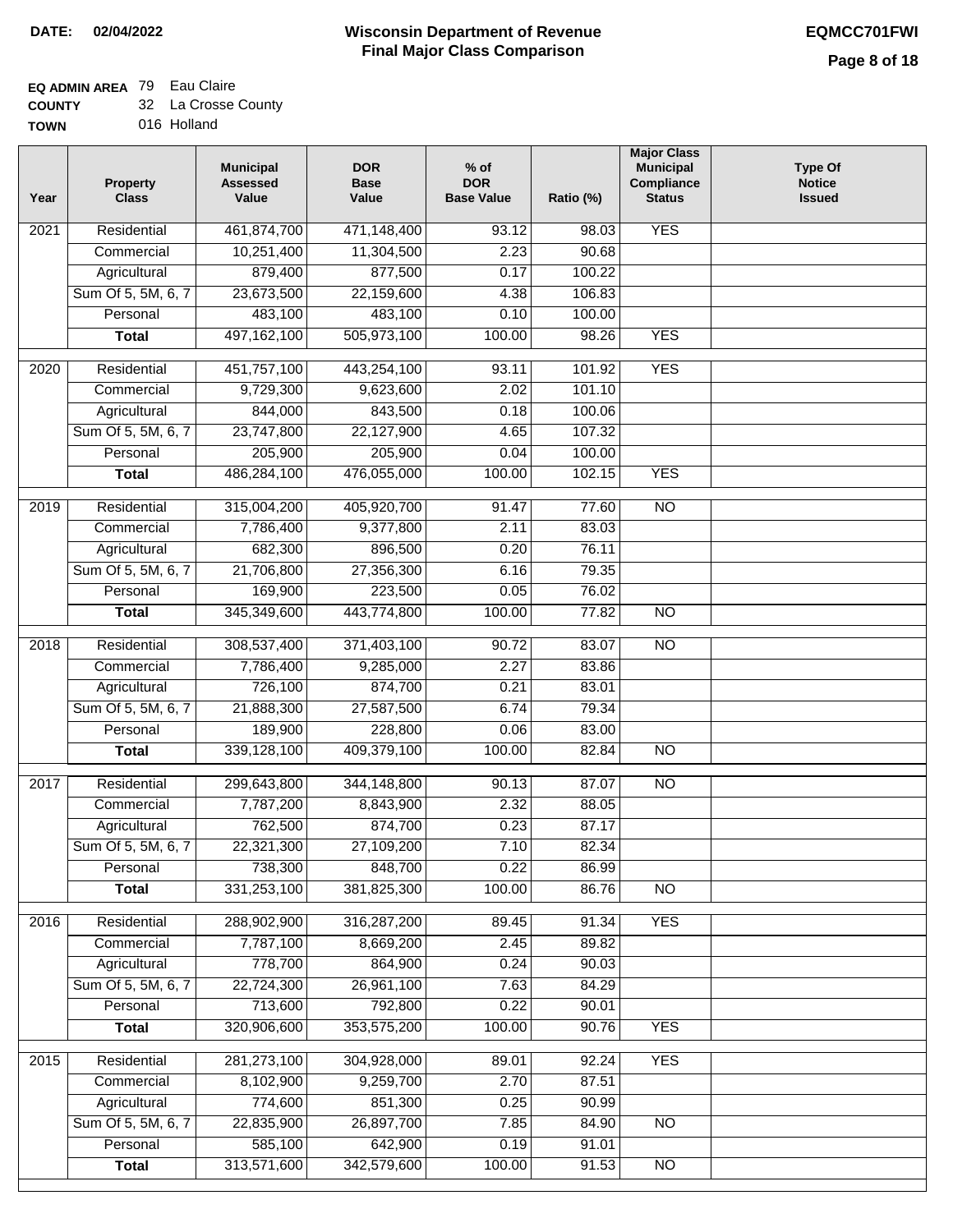### **EQ ADMIN AREA** 79 Eau Claire  $\sim$

| <b>COUNTY</b> | 32 La Crosse County |
|---------------|---------------------|
| <b>TOWN</b>   | 018 Medary          |

| N | 018 Medary |  |
|---|------------|--|
|   |            |  |

| Year             | <b>Property</b><br><b>Class</b> | <b>Municipal</b><br><b>Assessed</b><br>Value | <b>DOR</b><br><b>Base</b><br>Value | $%$ of<br><b>DOR</b><br><b>Base Value</b> | Ratio (%) | <b>Major Class</b><br><b>Municipal</b><br>Compliance<br><b>Status</b> | <b>Type Of</b><br><b>Notice</b><br><b>Issued</b> |
|------------------|---------------------------------|----------------------------------------------|------------------------------------|-------------------------------------------|-----------|-----------------------------------------------------------------------|--------------------------------------------------|
| 2021             | Residential                     | 191,448,200                                  | 194,762,700                        | 91.19                                     | 98.30     | <b>YES</b>                                                            |                                                  |
|                  | Commercial                      | 9,775,400                                    | 9,737,100                          | 4.56                                      | 100.39    |                                                                       |                                                  |
|                  | Agricultural                    | 134,300                                      | 134,100                            | 0.06                                      | 100.15    |                                                                       |                                                  |
|                  | Sum Of 5, 5M, 6, 7              | 8,972,500                                    | 8,647,300                          | 4.05                                      | 103.76    |                                                                       |                                                  |
|                  | Personal                        | 297,800                                      | 297,800                            | 0.14                                      | 100.00    |                                                                       |                                                  |
|                  | <b>Total</b>                    | 210,628,200                                  | 213,579,000                        | 100.00                                    | 98.62     | <b>YES</b>                                                            |                                                  |
| 2020             | Residential                     | 152,327,400                                  | 179,659,700                        | 90.15                                     | 84.79     | $\overline{NO}$                                                       |                                                  |
|                  | Commercial                      | 8,779,700                                    | 9,729,500                          | 4.88                                      | 90.24     |                                                                       |                                                  |
|                  | Agricultural                    | 161,300                                      | 178,500                            | 0.09                                      | 90.36     |                                                                       |                                                  |
|                  | Sum Of 5, 5M, 6, 7              | 8,788,000                                    | 9,380,600                          | 4.71                                      | 93.68     |                                                                       |                                                  |
|                  | Personal                        | 308,400                                      | 342,600                            | 0.17                                      | 90.02     |                                                                       |                                                  |
|                  | <b>Total</b>                    | 170,364,800                                  | 199,290,900                        | 100.00                                    | 85.49     | $\overline{NO}$                                                       |                                                  |
|                  |                                 |                                              |                                    |                                           |           |                                                                       |                                                  |
| $\frac{1}{2019}$ | Residential                     | 151,857,300                                  | 167,354,000                        | 90.09                                     | 90.74     | <b>YES</b>                                                            |                                                  |
|                  | Commercial                      | 8,783,800                                    | 9,266,200                          | 4.99                                      | 94.79     |                                                                       |                                                  |
|                  | Agricultural                    | 154,800                                      | 171,300                            | 0.09                                      | 90.37     |                                                                       |                                                  |
|                  | Sum Of 5, 5M, 6, 7              | 8,772,000                                    | 8,599,600                          | 4.63                                      | 102.00    |                                                                       |                                                  |
|                  | Personal                        | 337,068                                      | 374,600                            | 0.20                                      | 89.98     |                                                                       |                                                  |
|                  | <b>Total</b>                    | 169,904,968                                  | 185,765,700                        | 100.00                                    | 91.46     | <b>YES</b>                                                            |                                                  |
| 2018             | Residential                     | 149,770,300                                  | 154,207,500                        | 89.30                                     | 97.12     | <b>YES</b>                                                            |                                                  |
|                  | Commercial                      | 8,783,800                                    | 9,174,400                          | 5.31                                      | 95.74     |                                                                       |                                                  |
|                  | Agricultural                    | 158,200                                      | 166,500                            | 0.10                                      | 95.02     |                                                                       |                                                  |
|                  | Sum Of 5, 5M, 6, 7              | 8,905,200                                    | 8,733,100                          | 5.06                                      | 101.97    |                                                                       |                                                  |
|                  | Personal                        | 385,142                                      | 405,400                            | 0.23                                      | 95.00     |                                                                       |                                                  |
|                  | <b>Total</b>                    | 168,002,642                                  | 172,686,900                        | 100.00                                    | 97.29     | <b>YES</b>                                                            |                                                  |
| 2017             | Residential                     | 147,214,600                                  | 147,081,900                        | 89.09                                     | 100.09    | <b>YES</b>                                                            |                                                  |
|                  | Commercial                      | 8,713,500                                    | 8,651,400                          | 5.24                                      | 100.72    |                                                                       |                                                  |
|                  | Agricultural                    | 169,300                                      | 168,800                            | 0.10                                      | 100.30    |                                                                       |                                                  |
|                  | Sum Of 5, 5M, 6, 7              | 8,840,100                                    | 8,250,600                          | 5.00                                      | 107.14    |                                                                       |                                                  |
|                  | Personal                        | 937,033                                      | 937,100                            | 0.57                                      | 99.99     |                                                                       |                                                  |
|                  | <b>Total</b>                    | 165,874,533                                  | 165,089,800                        | 100.00                                    | 100.48    | <b>YES</b>                                                            |                                                  |
|                  |                                 |                                              |                                    |                                           |           |                                                                       |                                                  |
| 2016             | Residential                     | 125,895,700                                  | 138,630,900                        | 88.74                                     | 90.81     | <b>YES</b>                                                            |                                                  |
|                  | Commercial                      | 7,799,100                                    | 8,175,700                          | 5.23                                      | 95.39     |                                                                       |                                                  |
|                  | Agricultural                    | 160,100                                      | 168,300                            | 0.11                                      | 95.13     |                                                                       |                                                  |
|                  | Sum Of 5, 5M, 6, 7              | 8,055,000                                    | 8,096,400                          | 5.18                                      | 99.49     |                                                                       |                                                  |
|                  | Personal                        | 1,083,576                                    | 1,152,700                          | 0.74                                      | 94.00     |                                                                       |                                                  |
|                  | <b>Total</b>                    | 142,993,476                                  | 156,224,000                        | 100.00                                    | 91.53     | <b>YES</b>                                                            |                                                  |
| 2015             | Residential                     | 125, 132, 400                                | 130,003,300                        | 86.61                                     | 96.25     | <b>YES</b>                                                            |                                                  |
|                  | Commercial                      | 8,332,000                                    | 8,650,500                          | 5.76                                      | 96.32     | <b>YES</b>                                                            |                                                  |
|                  | Agricultural                    | 174,000                                      | 174,900                            | 0.12                                      | 99.49     |                                                                       |                                                  |
|                  | Sum Of 5, 5M, 6, 7              | 8,456,000                                    | 7,863,700                          | 5.24                                      | 107.53    | <b>YES</b>                                                            |                                                  |
|                  | Personal                        | 3,408,600                                    | 3,408,600                          | 2.27                                      | 100.00    |                                                                       |                                                  |
|                  | <b>Total</b>                    | 145,503,000                                  | 150,101,000                        | 100.00                                    | 96.94     | <b>YES</b>                                                            |                                                  |
|                  |                                 |                                              |                                    |                                           |           |                                                                       |                                                  |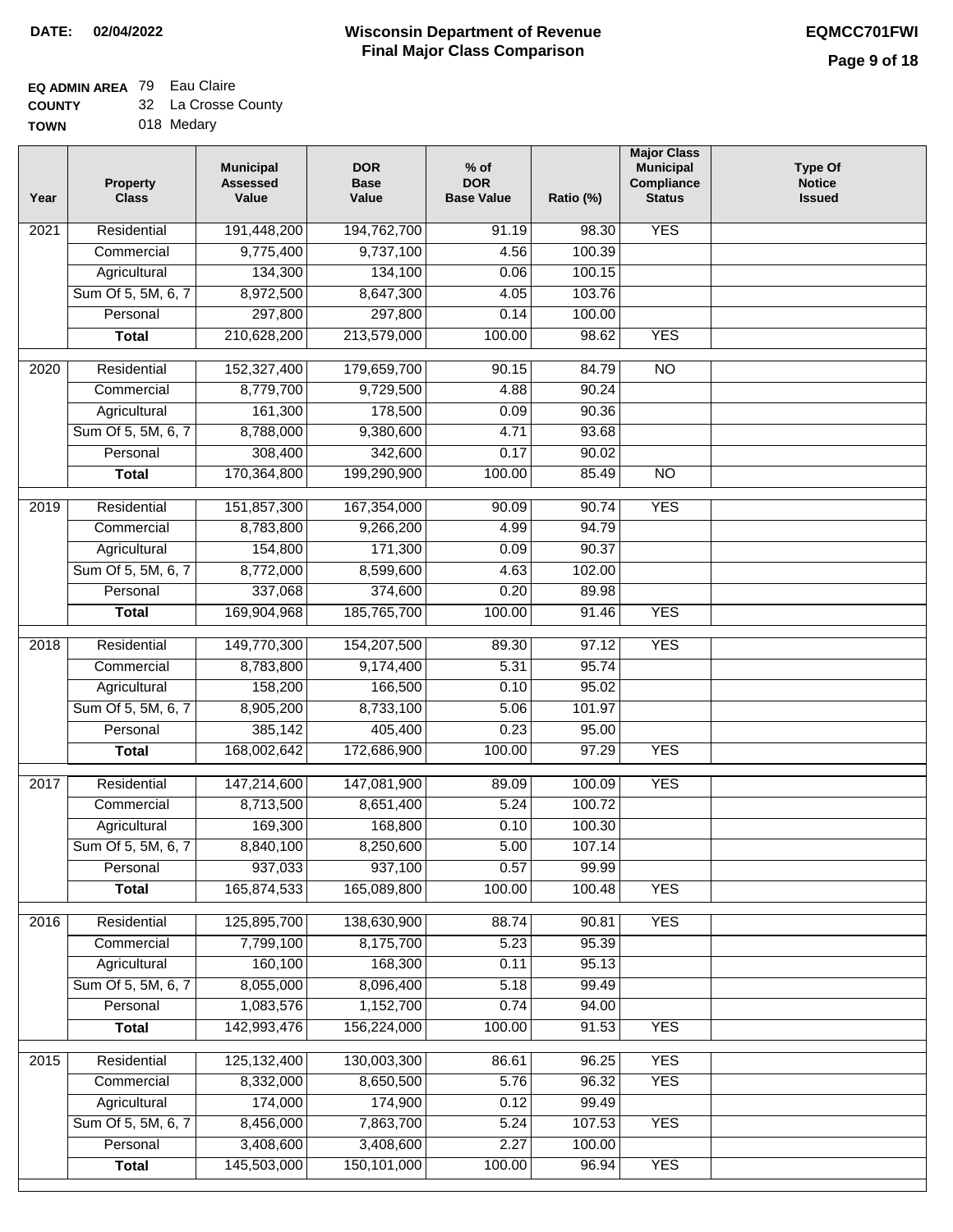## **EQ ADMIN AREA** 79 Eau Claire

| <b>COUNTY</b> | 32 La Crosse County |
|---------------|---------------------|
| <b>TOWN</b>   | 020 Onalaska        |

| Year             | <b>Property</b><br><b>Class</b> | <b>Municipal</b><br><b>Assessed</b><br>Value | <b>DOR</b><br><b>Base</b><br>Value | $%$ of<br><b>DOR</b><br><b>Base Value</b> | Ratio (%)      | <b>Major Class</b><br><b>Municipal</b><br>Compliance<br><b>Status</b> | <b>Type Of</b><br><b>Notice</b><br><b>Issued</b> |
|------------------|---------------------------------|----------------------------------------------|------------------------------------|-------------------------------------------|----------------|-----------------------------------------------------------------------|--------------------------------------------------|
| 2021             | Residential                     | 529,297,200                                  | 646,059,500                        | 89.16                                     | 81.93          | <b>NO</b>                                                             |                                                  |
|                  | Commercial                      | 39,830,800                                   | 47,616,700                         | 6.57                                      | 83.65          |                                                                       |                                                  |
|                  | Agricultural                    | 1,017,500                                    | 1,017,200                          | 0.14                                      | 100.03         |                                                                       |                                                  |
|                  | Sum Of 5, 5M, 6, 7              | 29,261,800                                   | 28,816,400                         | 3.98                                      | 101.55         |                                                                       |                                                  |
|                  | Personal                        | 1,069,500                                    | 1,133,200                          | 0.16                                      | 94.38          |                                                                       |                                                  |
|                  | <b>Total</b>                    | 600,476,800                                  | 724,643,000                        | 100.00                                    | 82.87          | $\overline{NO}$                                                       |                                                  |
| 2020             | Residential                     | 520,945,200                                  | 554,214,200                        | 88.73                                     | 94.00          | <b>YES</b>                                                            |                                                  |
|                  | Commercial                      | 37,026,100                                   | 39,858,600                         | 6.38                                      | 92.89          |                                                                       |                                                  |
|                  | Agricultural                    | 987,300                                      | 986,400                            | 0.16                                      | 100.09         |                                                                       |                                                  |
|                  | Sum Of 5, 5M, 6, 7              | 29,549,800                                   | 28,532,500                         | 4.57                                      | 103.57         |                                                                       |                                                  |
|                  | Personal                        | 1,046,600                                    | 1,046,600                          | 0.17                                      | 100.00         |                                                                       |                                                  |
|                  | <b>Total</b>                    | 589,555,000                                  | 624,638,300                        | 100.00                                    | 94.38          | <b>YES</b>                                                            |                                                  |
| $\frac{1}{2019}$ | Residential                     | 414,789,000                                  | 535,190,400                        | 89.21                                     | 77.50          | $\overline{NO}$                                                       |                                                  |
|                  | Commercial                      | 27,912,000                                   | 35,316,200                         | 5.89                                      | 79.03          |                                                                       |                                                  |
|                  | Agricultural                    | 968,600                                      | 966,500                            | 0.16                                      | 100.22         |                                                                       |                                                  |
|                  | Sum Of 5, 5M, 6, 7              | 21,549,300                                   | 27,228,700                         | 4.54                                      | 79.14          |                                                                       |                                                  |
|                  | Personal                        | 1,007,500                                    | 1,213,900                          | 0.20                                      | 83.00          |                                                                       |                                                  |
|                  | <b>Total</b>                    | 466,226,400                                  | 599,915,700                        | 100.00                                    | 77.72          | $\overline{NO}$                                                       | 1st Notice of Non-Compliance                     |
| 2018             | Residential                     | 408,864,300                                  | 494,183,700                        | 88.75                                     | 82.74          | $\overline{10}$                                                       |                                                  |
|                  | Commercial                      | 26,972,800                                   | 33,895,700                         | 6.09                                      | 79.58          |                                                                       |                                                  |
|                  | Agricultural                    | 948,300                                      | 948,400                            | 0.17                                      | 99.99          |                                                                       |                                                  |
|                  | Sum Of 5, 5M, 6, 7              | 21,526,000                                   | 26,777,800                         | 4.81                                      | 80.39          |                                                                       |                                                  |
|                  | Personal                        | 1,007,000                                    | 1,038,100                          | 0.19                                      | 97.00          |                                                                       |                                                  |
|                  | <b>Total</b>                    | 459,318,400                                  | 556,843,700                        | 100.00                                    | 82.49          | $\overline{NO}$                                                       |                                                  |
| 2017             | Residential                     | 401,737,900                                  | 459,515,500                        | 88.17                                     | 87.43          | <b>NO</b>                                                             |                                                  |
|                  | Commercial                      | 26,087,600                                   | 29,986,400                         | 5.75                                      | 87.00          |                                                                       |                                                  |
|                  | Agricultural                    | 932,600                                      | 932,300                            | 0.18                                      | 100.03         |                                                                       |                                                  |
|                  | Sum Of 5, 5M, 6, 7              | 21,237,900                                   | 25,108,100                         | 4.82                                      | 84.59          |                                                                       |                                                  |
|                  | Personal                        | 5,640,600                                    | 5,640,600                          | 1.08                                      | 100.00         |                                                                       |                                                  |
|                  | <b>Total</b>                    | 455,636,600                                  | 521,182,900                        | 100.00                                    | 87.42          | $\overline{NO}$                                                       |                                                  |
| 2016             | Residential                     | 396,805,600                                  | 446,043,800                        | 88.52                                     | 88.96          | N <sub>O</sub>                                                        |                                                  |
|                  | Commercial                      | 24,847,000                                   | 26,613,500                         | 5.28                                      | 93.36          |                                                                       |                                                  |
|                  | Agricultural                    | 957,300                                      | 955,900                            | 0.19                                      | 100.15         |                                                                       |                                                  |
|                  | Sum Of 5, 5M, 6, 7              | 21,301,700                                   | 24,251,900                         | 4.81                                      | 87.84          |                                                                       |                                                  |
|                  | Personal                        | 5,819,300                                    | 5,999,200                          | 1.19                                      | 97.00          |                                                                       |                                                  |
|                  | <b>Total</b>                    | 449,730,900                                  | 503,864,300                        | 100.00                                    | 89.26          | N <sub>O</sub>                                                        |                                                  |
|                  |                                 |                                              |                                    |                                           |                |                                                                       |                                                  |
| 2015             | Residential<br>Commercial       | 390,128,700<br>24,982,300                    | 426,353,300<br>25,975,900          | 88.38<br>5.38                             | 91.50<br>96.17 | <b>YES</b><br><b>YES</b>                                              |                                                  |
|                  | Agricultural                    | 949,600                                      | 949,400                            | 0.20                                      | 100.02         |                                                                       |                                                  |
|                  | Sum Of 5, 5M, 6, 7              | 21,697,100                                   | 24,047,400                         | 4.99                                      | 90.23          |                                                                       |                                                  |
|                  | Personal                        | 4,905,900                                    | 5,057,600                          | 1.05                                      | 97.00          |                                                                       |                                                  |
|                  | <b>Total</b>                    | 442,663,600                                  | 482,383,600                        | 100.00                                    | 91.77          | <b>YES</b>                                                            |                                                  |
|                  |                                 |                                              |                                    |                                           |                |                                                                       |                                                  |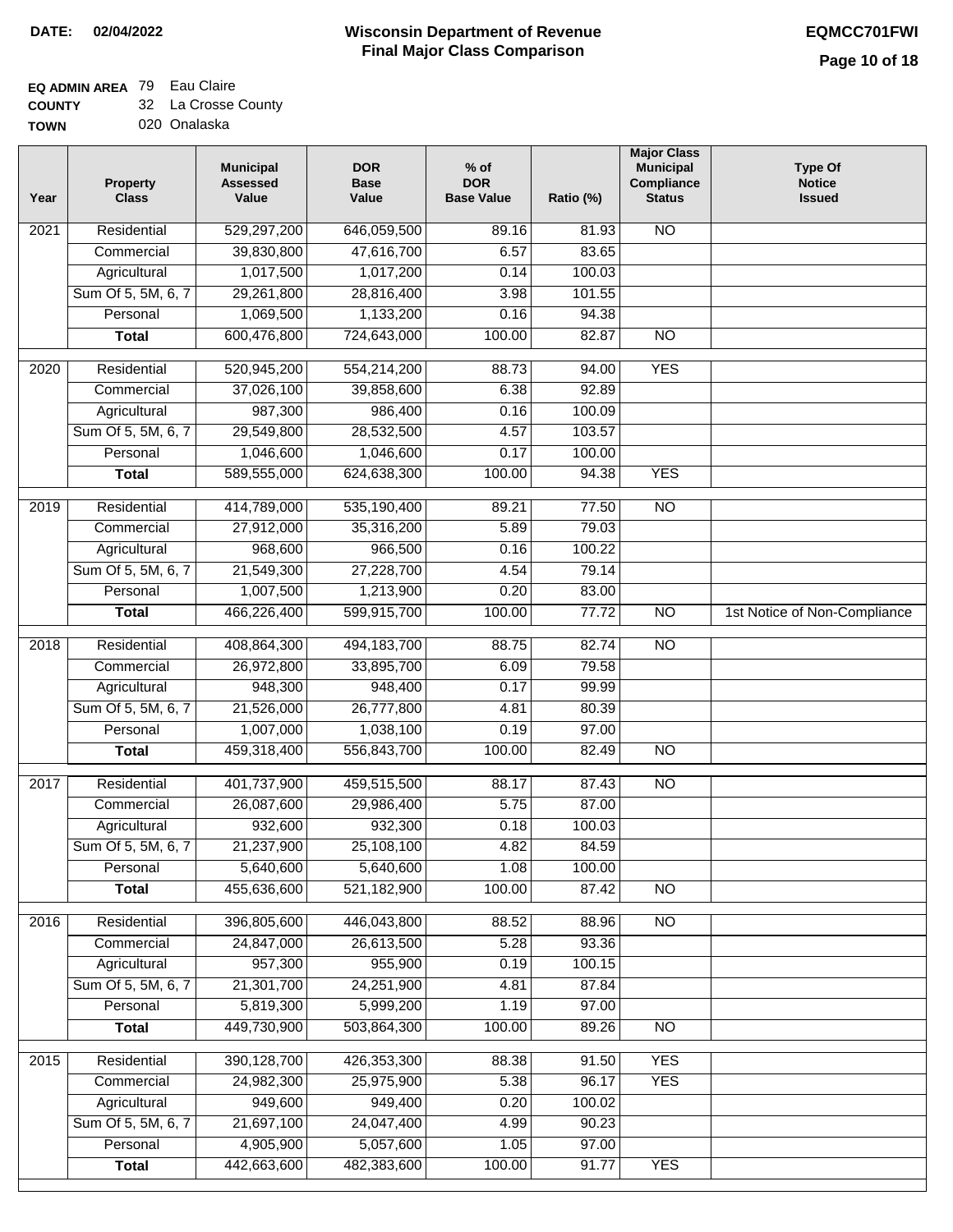### **EQ ADMIN AREA** 79 Eau Claire  $\sim$

| <b>COUNTY</b> | 32 La Crosse County |
|---------------|---------------------|
| <b>TOWN</b>   | 022 Shelby          |

| Year | <b>Property</b><br><b>Class</b> | <b>Municipal</b><br><b>Assessed</b><br>Value | <b>DOR</b><br><b>Base</b><br>Value | $%$ of<br><b>DOR</b><br><b>Base Value</b> | Ratio (%) | <b>Major Class</b><br><b>Municipal</b><br>Compliance<br><b>Status</b> | <b>Type Of</b><br><b>Notice</b><br><b>Issued</b> |
|------|---------------------------------|----------------------------------------------|------------------------------------|-------------------------------------------|-----------|-----------------------------------------------------------------------|--------------------------------------------------|
| 2021 | Residential                     | 387,674,300                                  | 482,485,300                        | 91.01                                     | 80.35     | N <sub>O</sub>                                                        |                                                  |
|      | Commercial                      | 21,505,000                                   | 26,984,600                         | 5.09                                      | 79.69     |                                                                       |                                                  |
|      | Agricultural                    | 423,000                                      | 535,300                            | 0.10                                      | 79.02     |                                                                       |                                                  |
|      | Sum Of 5, 5M, 6, 7              | 14,235,600                                   | 18,490,000                         | 3.49                                      | 76.99     |                                                                       |                                                  |
|      | Personal                        | 1,285,000                                    | 1,626,600                          | 0.31                                      | 79.00     |                                                                       |                                                  |
|      | <b>Total</b>                    | 425,122,900                                  | 530,121,800                        | 100.00                                    | 80.19     | $\overline{NO}$                                                       |                                                  |
|      |                                 |                                              |                                    |                                           |           |                                                                       |                                                  |
| 2020 | Residential                     | 383,900,100                                  | 454,756,700                        | 91.23                                     | 84.42     | $\overline{NO}$                                                       |                                                  |
|      | Commercial                      | 21,340,100                                   | 23,898,300                         | 4.79                                      | 89.30     |                                                                       |                                                  |
|      | Agricultural                    | 437,800                                      | 512,900                            | 0.10                                      | 85.36     |                                                                       |                                                  |
|      | Sum Of 5, 5M, 6, 7              | 13,816,500                                   | 17,903,500                         | 3.59                                      | 77.17     |                                                                       |                                                  |
|      | Personal                        | 1,199,800                                    | 1,411,600                          | 0.28                                      | 85.00     |                                                                       |                                                  |
|      | <b>Total</b>                    | 420,694,300                                  | 498,483,000                        | 100.00                                    | 84.39     | $\overline{NO}$                                                       |                                                  |
| 2019 | Residential                     | 380,932,900                                  | 426,164,300                        | 91.56                                     | 89.39     | <b>NO</b>                                                             |                                                  |
|      | Commercial                      | 20,332,400                                   | 21,557,100                         | 4.63                                      | 94.32     |                                                                       |                                                  |
|      | Agricultural                    | 444,200                                      | 496,200                            | 0.11                                      | 89.52     |                                                                       |                                                  |
|      | Sum Of 5, 5M, 6, 7              | 13,790,900                                   | 16,249,300                         | 3.49                                      | 84.87     |                                                                       |                                                  |
|      | Personal                        | 853,900                                      | 959,400                            | 0.21                                      | 89.00     |                                                                       |                                                  |
|      | <b>Total</b>                    | 416,354,300                                  | 465,426,300                        | 100.00                                    | 89.46     | $\overline{NO}$                                                       |                                                  |
| 2018 | Residential                     | 378,564,000                                  | 406,937,500                        | 91.09                                     | 93.03     | <b>YES</b>                                                            |                                                  |
|      | Commercial                      | 20,122,600                                   | 21,239,200                         | 4.75                                      | 94.74     |                                                                       |                                                  |
|      | Agricultural                    | 452,600                                      | 483,600                            | 0.11                                      | 93.59     |                                                                       |                                                  |
|      | Sum Of 5, 5M, 6, 7              | 14,422,400                                   | 17,032,000                         | 3.81                                      | 84.68     |                                                                       |                                                  |
|      | Personal                        | 975,000                                      | 1,048,400                          | 0.23                                      | 93.00     |                                                                       |                                                  |
|      | <b>Total</b>                    | 414,536,600                                  | 446,740,700                        | 100.00                                    | 92.79     | <b>YES</b>                                                            |                                                  |
| 2017 | Residential                     | 376,622,600                                  | 389,239,000                        | 90.66                                     | 96.76     | <b>YES</b>                                                            |                                                  |
|      | Commercial                      | 20,080,000                                   | 20,111,000                         | 4.68                                      | 99.85     |                                                                       |                                                  |
|      | Agricultural                    | 455,200                                      | 471,600                            | 0.11                                      | 96.52     |                                                                       |                                                  |
|      | Sum Of 5, 5M, 6, 7              | 14,373,600                                   | 16,034,100                         | 3.73                                      | 89.64     |                                                                       |                                                  |
|      | Personal                        | 3,341,300                                    | 3,480,500                          | 0.81                                      | 96.00     |                                                                       |                                                  |
|      | <b>Total</b>                    | 414,872,700                                  | 429,336,200                        | 100.00                                    | 96.63     | <b>YES</b>                                                            |                                                  |
| 2016 | Residential                     | 373,037,700                                  | 381,378,500                        | 90.81                                     | 97.81     | <b>YES</b>                                                            |                                                  |
|      | Commercial                      | 19,692,200                                   | 19,432,900                         | 4.63                                      | 101.33    |                                                                       |                                                  |
|      | Agricultural                    | 460,600                                      | 468,600                            | 0.11                                      | 98.29     |                                                                       |                                                  |
|      | Sum Of 5, 5M, 6, 7              | 14,347,100                                   | 15,517,300                         | 3.69                                      | 92.46     |                                                                       |                                                  |
|      | Personal                        | 3,125,800                                    | 3,189,500                          | 0.76                                      | 98.00     |                                                                       |                                                  |
|      | <b>Total</b>                    | 410,663,400                                  | 419,986,800                        | 100.00                                    | 97.78     | <b>YES</b>                                                            |                                                  |
| 2015 | Residential                     | 371,032,100                                  | 368,328,100                        | 90.64                                     | 100.73    | <b>YES</b>                                                            |                                                  |
|      | Commercial                      | 19,672,600                                   | 19,524,600                         | 4.80                                      | 100.76    |                                                                       |                                                  |
|      | Agricultural                    | 467,500                                      | 465,900                            | 0.11                                      | 100.34    |                                                                       |                                                  |
|      | Sum Of 5, 5M, 6, 7              | 14,503,200                                   | 15,028,000                         | 3.70                                      | 96.51     |                                                                       |                                                  |
|      | Personal                        | 3,038,400                                    | 3,038,400                          | 0.75                                      | 100.00    |                                                                       |                                                  |
|      | <b>Total</b>                    | 408,713,800                                  | 406,385,000                        | 100.00                                    | 100.57    | <b>YES</b>                                                            |                                                  |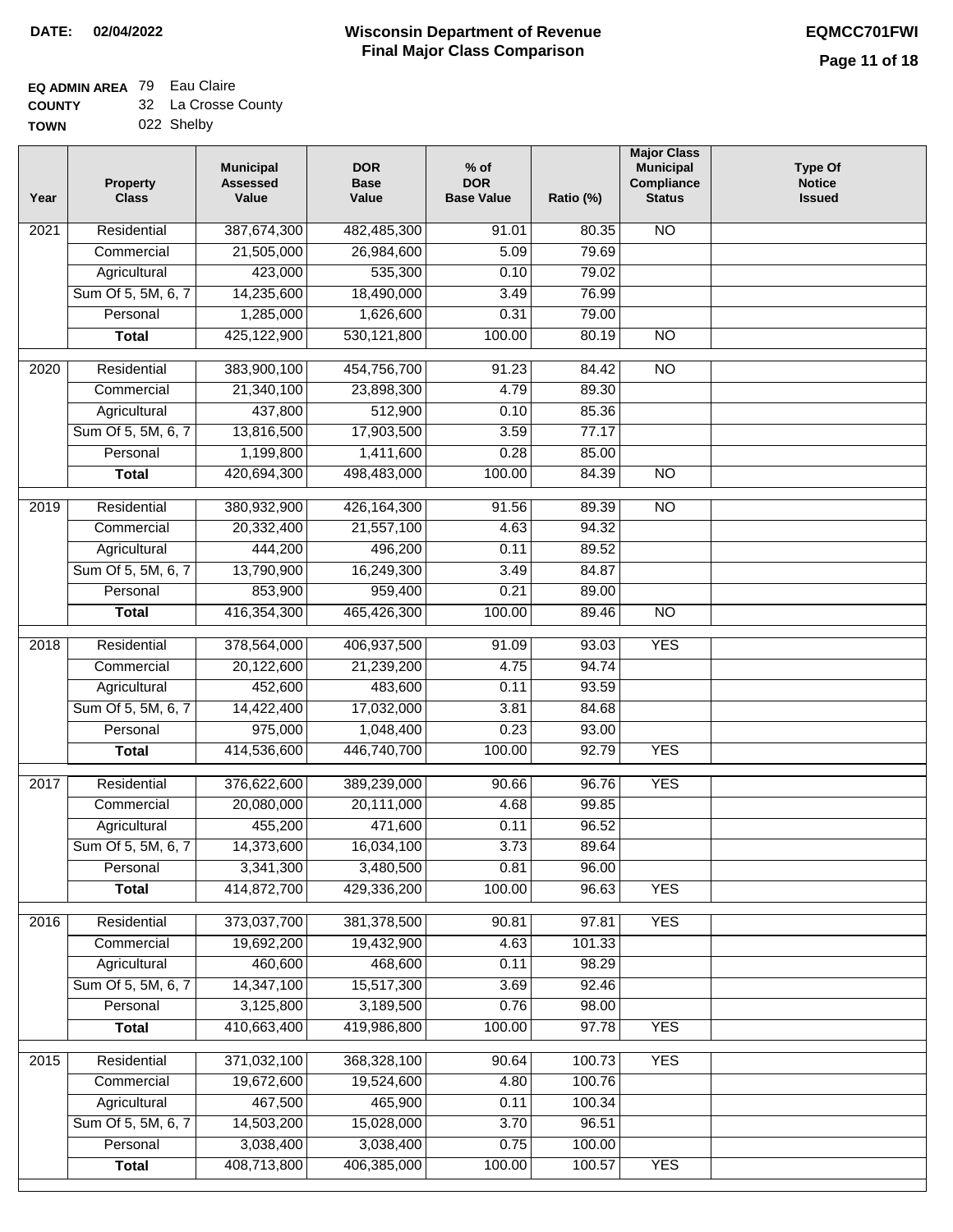### **Wisconsin Department of Revenue Final Major Class Comparison DATE: 02/04/2022 EQMCC701FWI**

### **EQ ADMIN AREA** 79 Eau Claire

**COUNTY** 32 La Crosse County

| <b>TOWN</b> | 024 Washington |
|-------------|----------------|
|             |                |

| Year | <b>Property</b><br><b>Class</b> | <b>Municipal</b><br><b>Assessed</b><br>Value | <b>DOR</b><br><b>Base</b><br>Value | $%$ of<br><b>DOR</b><br><b>Base Value</b> | Ratio (%) | <b>Major Class</b><br><b>Municipal</b><br>Compliance<br><b>Status</b> | <b>Type Of</b><br><b>Notice</b><br><b>Issued</b> |
|------|---------------------------------|----------------------------------------------|------------------------------------|-------------------------------------------|-----------|-----------------------------------------------------------------------|--------------------------------------------------|
| 2021 | Residential                     | 26,135,300                                   | 28,253,600                         | 46.80                                     | 92.50     | <b>YES</b>                                                            |                                                  |
|      | Commercial                      | 1,230,000                                    | 1,068,800                          | 1.77                                      | 115.08    |                                                                       |                                                  |
|      | Agricultural                    | 1,970,750                                    | 1,971,000                          | 3.27                                      | 99.99     |                                                                       |                                                  |
|      | Sum Of 5, 5M, 6, 7              | 29,940,850                                   | 28,723,200                         | 47.58                                     | 104.24    | <b>YES</b>                                                            |                                                  |
|      | Personal                        | 356,896                                      | 349,900                            | 0.58                                      | 102.00    |                                                                       |                                                  |
|      | <b>Total</b>                    | 59,633,796                                   | 60,366,500                         | 100.00                                    | 98.79     | <b>YES</b>                                                            |                                                  |
| 2020 | Residential                     | 25,841,300                                   | 26,646,500                         | 45.15                                     | 96.98     | <b>YES</b>                                                            |                                                  |
|      | Commercial                      | 1,220,000                                    | 945,600                            | 1.60                                      | 129.02    |                                                                       |                                                  |
|      | Agricultural                    | 1,820,550                                    | 1,896,400                          | 3.21                                      | 96.00     |                                                                       |                                                  |
|      | Sum Of 5, 5M, 6, 7              | 30,860,450                                   | 29,334,100                         | 49.70                                     | 105.20    | <b>YES</b>                                                            |                                                  |
|      | Personal                        | 204,421                                      | 198,500                            | 0.34                                      | 102.98    |                                                                       |                                                  |
|      | <b>Total</b>                    | 59,946,721                                   | 59,021,100                         | 100.00                                    | 101.57    | <b>YES</b>                                                            |                                                  |
| 2019 | Residential                     | 25,997,500                                   | 26,032,800                         | 44.68                                     | 99.86     | <b>YES</b>                                                            |                                                  |
|      | Commercial                      | 1,220,000                                    | 900,600                            | 1.55                                      | 135.47    |                                                                       |                                                  |
|      | Agricultural                    | 1,819,050                                    | 1,820,700                          | 3.12                                      | 99.91     |                                                                       |                                                  |
|      | Sum Of 5, 5M, 6, 7              | 30,863,500                                   | 29,336,500                         | 50.35                                     | 105.21    | <b>YES</b>                                                            |                                                  |
|      | Personal                        | 172,296                                      | 172,300                            | 0.30                                      | 100.00    |                                                                       |                                                  |
|      | <b>Total</b>                    | 60,072,346                                   | 58,262,900                         | 100.00                                    | 103.11    | <b>YES</b>                                                            |                                                  |
| 2018 | Residential                     | 18,392,200                                   | 24,660,000                         | 43.78                                     | 74.58     | $\overline{NO}$                                                       |                                                  |
|      | Commercial                      | 790,000                                      | 891,700                            | 1.58                                      | 88.59     |                                                                       |                                                  |
|      | Agricultural                    | 1,521,350                                    | 1,756,600                          | 3.12                                      | 86.61     |                                                                       |                                                  |
|      | Sum Of 5, 5M, 6, 7              | 23,554,300                                   | 28,959,900                         | 51.41                                     | 81.33     | N <sub>O</sub>                                                        |                                                  |
|      | Personal                        | 53,542                                       | 64,600                             | 0.11                                      | 82.88     |                                                                       |                                                  |
|      | <b>Total</b>                    | 44,311,392                                   | 56,332,800                         | 100.00                                    | 78.66     | $\overline{NO}$                                                       | 2nd Notice of Non-Compliance                     |
| 2017 | Residential                     | 18,287,500                                   | 23,148,500                         | 43.35                                     | 79.00     | $\overline{NO}$                                                       |                                                  |
|      | Commercial                      | 817,500                                      | 848,700                            | 1.59                                      | 96.32     |                                                                       |                                                  |
|      | Agricultural                    | 1,523,350                                    | 1,714,600                          | 3.21                                      | 88.85     |                                                                       |                                                  |
|      | Sum Of 5, 5M, 6, 7              | 23,495,450                                   | 27,560,900                         | 51.62                                     | 85.25     | <b>NO</b>                                                             |                                                  |
|      | Personal                        | 102,420                                      | 122,400                            | 0.23                                      | 83.68     |                                                                       |                                                  |
|      | <b>Total</b>                    | 44,226,220                                   | 53,395,100                         | 100.00                                    | 82.83     | $\overline{NO}$                                                       | 1st Notice of Non-Compliance                     |
| 2016 | Residential                     | 18,155,300                                   | 22,540,600                         | 43.46                                     | 80.54     | $\overline{NO}$                                                       |                                                  |
|      | Commercial                      | 713,000                                      | 766,900                            | 1.48                                      | 92.97     |                                                                       |                                                  |
|      | Agricultural                    | 1,531,050                                    | 1,698,800                          | 3.28                                      | 90.13     |                                                                       |                                                  |
|      | Sum Of 5, 5M, 6, 7              | 22,897,800                                   | 26,771,100                         | 51.62                                     | 85.53     | N <sub>O</sub>                                                        |                                                  |
|      | Personal                        | 79,422                                       | 89,200                             | 0.17                                      | 89.04     |                                                                       |                                                  |
|      | <b>Total</b>                    | 43,376,572                                   | 51,866,600                         | 100.00                                    | 83.63     | N <sub>O</sub>                                                        |                                                  |
| 2015 | Residential                     | 18,253,100                                   | 21, 141, 100                       | 43.49                                     | 86.34     | $\overline{NO}$                                                       |                                                  |
|      | Commercial                      | 690,900                                      | 714,700                            | 1.47                                      | 96.67     |                                                                       |                                                  |
|      | Agricultural                    | 1,611,450                                    | 1,683,900                          | 3.46                                      | 95.70     |                                                                       |                                                  |
|      | Sum Of 5, 5M, 6, 7              | 22,838,400                                   | 24,987,800                         | 51.41                                     | 91.40     | <b>YES</b>                                                            |                                                  |
|      | Personal                        | 75,368                                       | 81,100                             | 0.17                                      | 92.93     |                                                                       |                                                  |
|      | <b>Total</b>                    | 43,469,218                                   | 48,608,600                         | 100.00                                    | 89.43     | $\overline{NO}$                                                       |                                                  |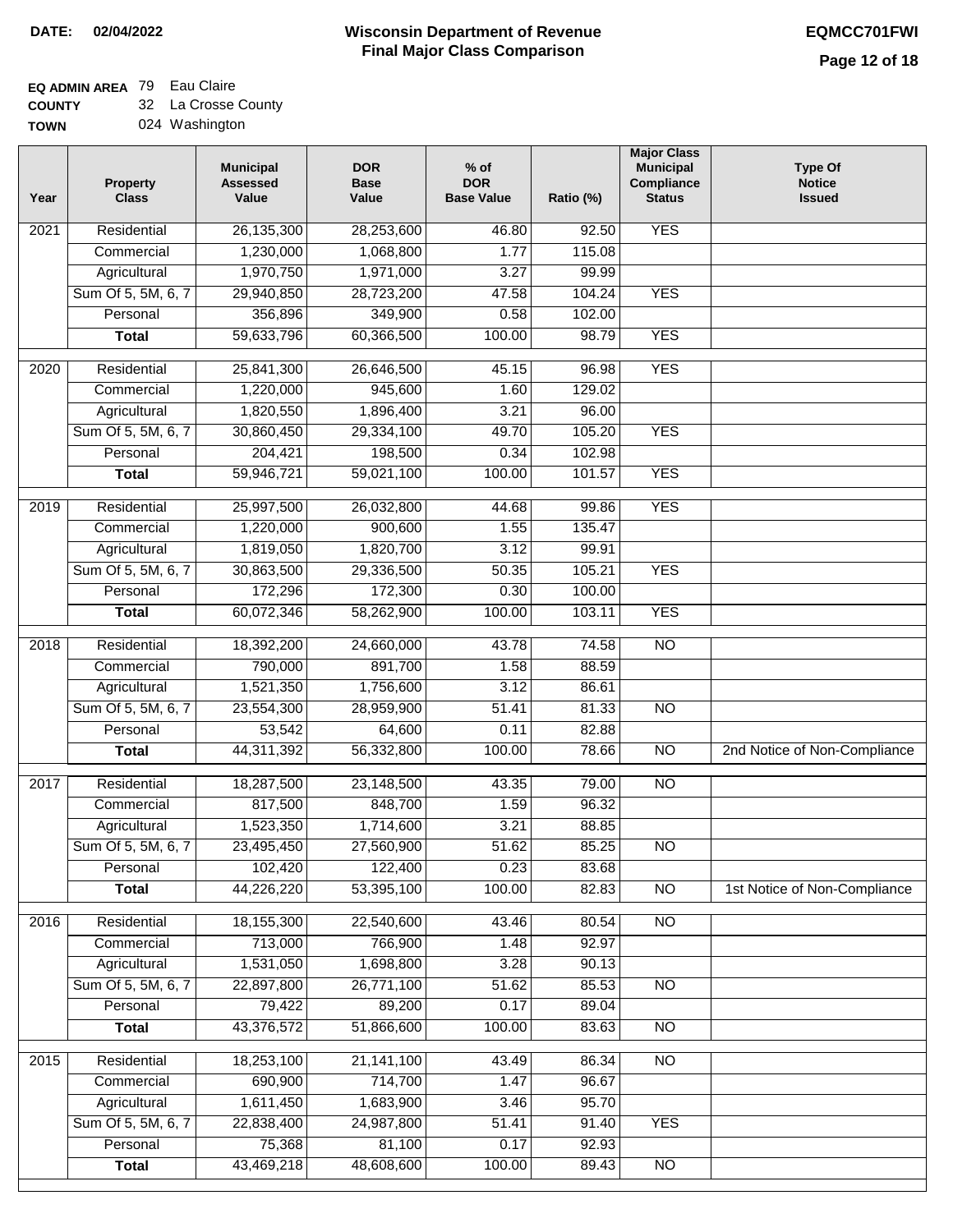#### **EQ ADMIN AREA** 79 Eau Claire

| <b>COUNTY</b>  | 32 La Crosse County |
|----------------|---------------------|
| <b>VILLAGE</b> | 106 Bangor          |

| AGE |  | 106 Bangor |
|-----|--|------------|
|-----|--|------------|

| Year              | <b>Property</b><br><b>Class</b>    | <b>Municipal</b><br><b>Assessed</b><br>Value | <b>DOR</b><br><b>Base</b><br>Value | $%$ of<br><b>DOR</b><br><b>Base Value</b> | Ratio (%)       | <b>Major Class</b><br><b>Municipal</b><br>Compliance<br><b>Status</b> | <b>Type Of</b><br><b>Notice</b><br><b>Issued</b> |
|-------------------|------------------------------------|----------------------------------------------|------------------------------------|-------------------------------------------|-----------------|-----------------------------------------------------------------------|--------------------------------------------------|
| $\overline{202}1$ | Residential                        | 73,163,800                                   | 90,899,700                         | 85.83                                     | 80.49           | $\overline{NO}$                                                       |                                                  |
|                   | Commercial                         | 11,664,200                                   | 14,375,500                         | 13.57                                     | 81.14           | $\overline{NO}$                                                       |                                                  |
|                   | Agricultural                       | 51,200                                       | 59,900                             | 0.06                                      | 85.48           |                                                                       |                                                  |
|                   | Sum Of 5, 5M, 6, 7                 | 163,500                                      | 141,700                            | 0.13                                      | 115.38          |                                                                       |                                                  |
|                   | Personal                           | 364,700                                      | 429,100                            | 0.41                                      | 84.99           |                                                                       |                                                  |
|                   | <b>Total</b>                       | 85,407,400                                   | 105,905,900                        | 100.00                                    | 80.64           | $\overline{NO}$                                                       |                                                  |
| $\overline{2020}$ | Residential                        | 71,227,000                                   | 79,838,800                         | 85.65                                     | 89.21           | $\overline{NO}$                                                       |                                                  |
|                   | Commercial                         | 11,547,000                                   | 12,712,400                         | 13.64                                     | 90.83           | <b>YES</b>                                                            |                                                  |
|                   | Agricultural                       | 77,800                                       | 86,100                             | 0.09                                      | 90.36           |                                                                       |                                                  |
|                   | Sum Of 5, 5M, 6, 7                 | 112,800                                      | 108,600                            | 0.12                                      | 103.87          |                                                                       |                                                  |
|                   | Personal                           | 426,600                                      | 474,000                            | 0.51                                      | 90.00           |                                                                       |                                                  |
|                   | <b>Total</b>                       | 83,391,200                                   | 93,219,900                         | 100.00                                    | 89.46           | $\overline{NO}$                                                       |                                                  |
|                   |                                    |                                              |                                    |                                           |                 |                                                                       |                                                  |
| 2019              | Residential                        | 71,238,000                                   | 75,330,600                         | 85.59                                     | 94.57           | <b>YES</b>                                                            |                                                  |
|                   | Commercial                         | 11,519,400                                   | 12,077,800                         | 13.72                                     | 95.38           | <b>YES</b>                                                            |                                                  |
|                   | Agricultural                       | 78,800                                       | 82,800                             | 0.09                                      | 95.17           |                                                                       |                                                  |
|                   | Sum Of 5, 5M, 6, 7                 | 112,800                                      | 108,600                            | 0.12                                      | 103.87          |                                                                       |                                                  |
|                   | Personal                           | 388,017                                      | 408,500                            | 0.46<br>100.00                            | 94.99           | <b>YES</b>                                                            |                                                  |
|                   | <b>Total</b>                       | 83,337,017                                   | 88,008,300                         |                                           | 94.69           |                                                                       |                                                  |
| 2018              | Residential                        | 70,941,000                                   | 71,427,800                         | 85.11                                     | 99.32           | <b>YES</b>                                                            |                                                  |
|                   | Commercial                         | 11,469,500                                   | 11,906,300                         | 14.19                                     | 96.33           | <b>YES</b>                                                            |                                                  |
|                   | Agricultural                       | 80,700                                       | 80,400                             | 0.10                                      | 100.37          |                                                                       |                                                  |
|                   | Sum Of 5, 5M, 6, 7                 | 112,800                                      | 108,600                            | 0.13                                      | 103.87          |                                                                       |                                                  |
|                   | Personal                           | 396,872                                      | 396,900                            | 0.47                                      | 99.99           |                                                                       |                                                  |
|                   | <b>Total</b>                       | 83,000,872                                   | 83,920,000                         | 100.00                                    | 98.90           | <b>YES</b>                                                            |                                                  |
| 2017              | Residential                        | 60,515,600                                   | 68,963,200                         | 85.06                                     | 87.75           | $\overline{NO}$                                                       |                                                  |
|                   | Commercial                         | 11,164,200                                   | 11,339,300                         | 13.99                                     | 98.46           | <b>YES</b>                                                            |                                                  |
|                   | Agricultural                       | 69,500                                       | 78,000                             | 0.10                                      | 89.10           |                                                                       |                                                  |
|                   | Sum Of 5, 5M, 6, 7                 | 154,500                                      | 160,400                            | 0.20                                      | 96.32           |                                                                       |                                                  |
|                   | Personal                           | 476,725                                      | 535,700                            | 0.66                                      | 88.99           |                                                                       |                                                  |
|                   | <b>Total</b>                       | 72,380,525                                   | 81,076,600                         | 100.00                                    | 89.27           | <b>NO</b>                                                             |                                                  |
|                   | Residential                        |                                              |                                    |                                           | 92.99           | <b>YES</b>                                                            |                                                  |
| 2016              |                                    | 59,196,900<br>10,832,600                     | 63,661,800<br>10,647,100           | 84.89<br>14.20                            |                 | <b>YES</b>                                                            |                                                  |
|                   | Commercial                         | 57,300                                       | 57,500                             | 0.08                                      | 101.74<br>99.65 |                                                                       |                                                  |
|                   | Agricultural<br>Sum Of 5, 5M, 6, 7 | 78,800                                       | 88,000                             | 0.12                                      | 89.55           |                                                                       |                                                  |
|                   | Personal                           | 489,151                                      | 537,500                            | 0.72                                      | 91.00           |                                                                       |                                                  |
|                   | <b>Total</b>                       | 70,654,751                                   | 74,991,900                         | 100.00                                    | 94.22           | <b>YES</b>                                                            |                                                  |
|                   |                                    |                                              |                                    |                                           |                 |                                                                       |                                                  |
| 2015              | Residential                        | 58,827,000                                   | 61,391,400                         | 85.60                                     | 95.82           | <b>YES</b>                                                            |                                                  |
|                   | Commercial                         | 9,950,100                                    | 9,536,200                          | 13.30                                     | 104.34          | <b>YES</b>                                                            |                                                  |
|                   | Agricultural                       | 58,000                                       | 58,100                             | 0.08                                      | 99.83           |                                                                       |                                                  |
|                   | Sum Of 5, 5M, 6, 7                 | 77,600                                       | 74,700                             | 0.10                                      | 103.88          |                                                                       |                                                  |
|                   | Personal                           | 601,550                                      | 661,100                            | 0.92                                      | 90.99           |                                                                       |                                                  |
|                   | <b>Total</b>                       | 69,514,250                                   | 71,721,500                         | 100.00                                    | 96.92           | <b>YES</b>                                                            |                                                  |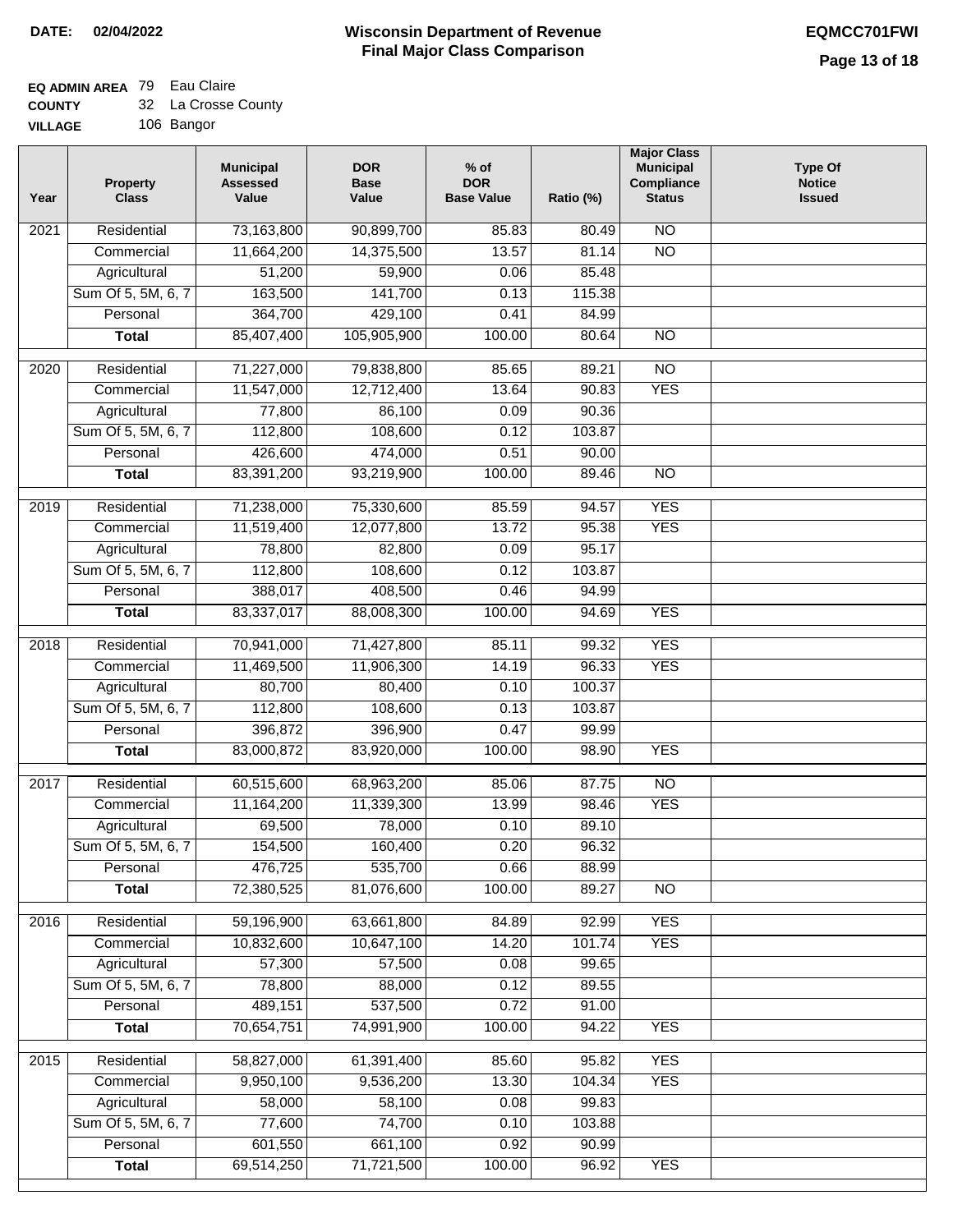# **EQ ADMIN AREA** 79 Eau Claire

|  | <b>COUNTY</b> |  | 32 La Crosse County |  |
|--|---------------|--|---------------------|--|
|--|---------------|--|---------------------|--|

**VILLAGE** 136 Holmen

| Year | <b>Property</b><br><b>Class</b> | <b>Municipal</b><br><b>Assessed</b><br>Value | <b>DOR</b><br><b>Base</b><br>Value | % of<br><b>DOR</b><br><b>Base Value</b> | Ratio (%) | <b>Major Class</b><br><b>Municipal</b><br>Compliance<br><b>Status</b> | <b>Type Of</b><br><b>Notice</b><br><b>Issued</b> |
|------|---------------------------------|----------------------------------------------|------------------------------------|-----------------------------------------|-----------|-----------------------------------------------------------------------|--------------------------------------------------|
| 2021 | Residential                     | 660,038,500                                  | 701,440,100                        | 75.14                                   | 94.10     | <b>YES</b>                                                            |                                                  |
|      | Commercial                      | 191,149,000                                  | 222,648,000                        | 23.85                                   | 85.85     | $\overline{NO}$                                                       |                                                  |
|      | Agricultural                    | 259,300                                      | 269,100                            | 0.03                                    | 96.36     |                                                                       |                                                  |
|      | Sum Of 5, 5M, 6, 7              | 2,649,400                                    | 2,427,600                          | 0.26                                    | 109.14    |                                                                       |                                                  |
|      | Personal                        | 6,322,400                                    | 6,725,900                          | 0.72                                    | 94.00     |                                                                       |                                                  |
|      | <b>Total</b>                    | 860,418,600                                  | 933,510,700                        | 100.00                                  | 92.17     | $\overline{NO}$                                                       |                                                  |
| 2020 | Residential                     | 622,618,500                                  | 624, 371, 700                      | 75.66                                   | 99.72     | <b>YES</b>                                                            |                                                  |
|      | Commercial                      | 183,776,400                                  | 192,098,500                        | 23.28                                   | 95.67     | <b>YES</b>                                                            |                                                  |
|      | Agricultural                    | 267,100                                      | 257,900                            | 0.03                                    | 103.57    |                                                                       |                                                  |
|      | Sum Of 5, 5M, 6, 7              | 2,827,500                                    | 2,643,300                          | 0.32                                    | 106.97    |                                                                       |                                                  |
|      | Personal                        | 5,906,200                                    | 5,906,200                          | 0.72                                    | 100.00    |                                                                       |                                                  |
|      | <b>Total</b>                    | 815,395,700                                  | 825,277,600                        | 100.00                                  | 98.80     | <b>YES</b>                                                            |                                                  |
| 2019 | Residential                     | 599,254,200                                  | 584,213,000                        | 76.20                                   | 102.57    | <b>YES</b>                                                            |                                                  |
|      | Commercial                      | 176,059,700                                  | 174,905,700                        | 22.81                                   | 100.66    | <b>YES</b>                                                            |                                                  |
|      | Agricultural                    | 218,000                                      | 215,000                            | 0.03                                    | 101.40    |                                                                       |                                                  |
|      | Sum Of 5, 5M, 6, 7              | 2,380,700                                    | 2,125,000                          | 0.28                                    | 112.03    |                                                                       |                                                  |
|      | Personal                        | 5,193,200                                    | 5,193,200                          | 0.68                                    | 100.00    |                                                                       |                                                  |
|      | <b>Total</b>                    | 783,105,800                                  | 766,651,900                        | 100.00                                  | 102.15    | <b>YES</b>                                                            |                                                  |
| 2018 | Residential                     | 449,703,900                                  | 534,231,100                        | 76.68                                   | 84.18     | $\overline{NO}$                                                       |                                                  |
|      | Commercial                      | 136, 167, 700                                | 155,484,400                        | 22.32                                   | 87.58     | <b>NO</b>                                                             |                                                  |
|      | Agricultural                    | 183,300                                      | 215,400                            | 0.03                                    | 85.10     |                                                                       |                                                  |
|      | Sum Of 5, 5M, 6, 7              | 1,484,700                                    | 1,963,500                          | 0.28                                    | 75.61     |                                                                       |                                                  |
|      | Personal                        | 4,108,200                                    | 4,833,200                          | 0.69                                    | 85.00     |                                                                       |                                                  |
|      | <b>Total</b>                    | 591,647,800                                  | 696,727,600                        | 100.00                                  | 84.92     | $\overline{10}$                                                       |                                                  |
| 2017 | Residential                     | 431,911,300                                  | 493,875,000                        | 78.17                                   | 87.45     | $\overline{NO}$                                                       |                                                  |
|      | Commercial                      | 117, 142, 200                                | 127,989,400                        | 20.26                                   | 91.52     | <b>YES</b>                                                            |                                                  |
|      | Agricultural                    | 174,400                                      | 200,700                            | 0.03                                    | 86.90     |                                                                       |                                                  |
|      | Sum Of 5, 5M, 6, 7              | 1,180,600                                    | 1,577,300                          | 0.25                                    | 74.85     |                                                                       |                                                  |
|      | Personal                        | 7,110,100                                    | 8,172,500                          | 1.29                                    | 87.00     |                                                                       |                                                  |
|      | <b>Total</b>                    | 557,518,600                                  | 631,814,900                        | 100.00                                  | 88.24     | <b>NO</b>                                                             |                                                  |
| 2016 | Residential                     | 421,458,100                                  | 459,570,900                        | 78.28                                   | 91.71     | <b>YES</b>                                                            |                                                  |
|      | Commercial                      | 109,080,900                                  | 117,593,400                        | 20.03                                   | 92.76     | <b>YES</b>                                                            |                                                  |
|      | Agricultural                    | 151,700                                      | 165,800                            | 0.03                                    | 91.50     |                                                                       |                                                  |
|      | Sum Of 5, 5M, 6, 7              | 1,017,800                                    | 1,385,300                          | 0.24                                    | 73.47     |                                                                       |                                                  |
|      | Personal                        | 7,628,600                                    | 8,383,100                          | 1.43                                    | 91.00     |                                                                       |                                                  |
|      | <b>Total</b>                    | 539,337,100                                  | 587,098,500                        | 100.00                                  | 91.86     | <b>YES</b>                                                            |                                                  |
| 2015 | Residential                     | 414,846,800                                  | 438,448,300                        | 77.99                                   | 94.62     | <b>YES</b>                                                            |                                                  |
|      | Commercial                      | 107,028,700                                  | 114,093,900                        | 20.29                                   | 93.81     | <b>YES</b>                                                            |                                                  |
|      | Agricultural                    | 154,700                                      | 165,900                            | 0.03                                    | 93.25     |                                                                       |                                                  |
|      | Sum Of 5, 5M, 6, 7              | 983,600                                      | 1,201,300                          | 0.21                                    | 81.88     |                                                                       |                                                  |
|      | Personal                        | 7,710,900                                    | 8,291,200                          | 1.47                                    | 93.00     |                                                                       |                                                  |
|      | <b>Total</b>                    | 530,724,700                                  | 562,200,600                        | 100.00                                  | 94.40     | <b>YES</b>                                                            |                                                  |
|      |                                 |                                              |                                    |                                         |           |                                                                       |                                                  |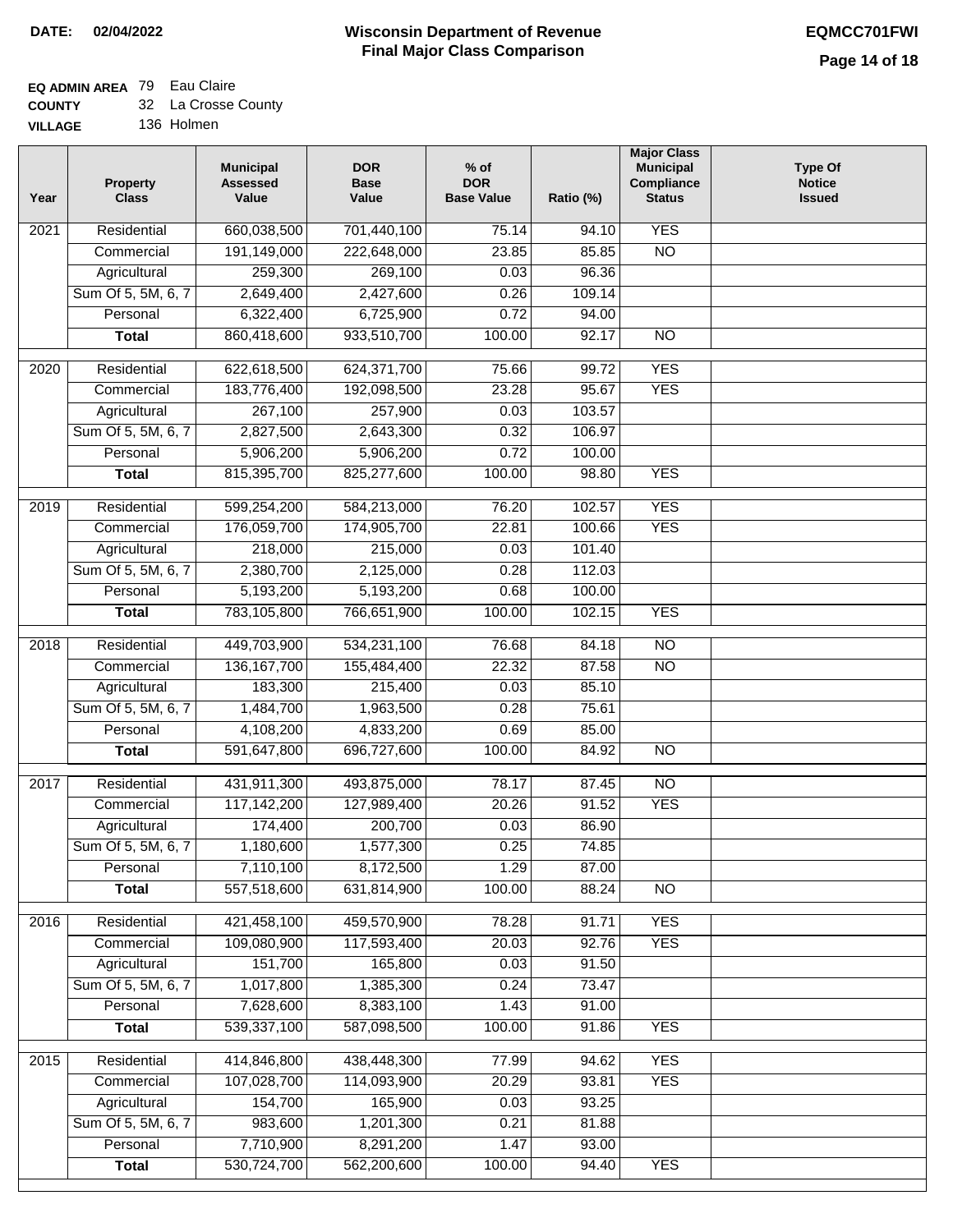### **Wisconsin Department of Revenue DATE: 02/04/2022 EQMCC701FWI Final Major Class Comparison**

## **Page 15 of 18**

| <b>EQ ADMIN AREA</b> 79 Eau Claire |                     | 79 Eau Claire |
|------------------------------------|---------------------|---------------|
| <b>COUNTY</b>                      | 32 La Crosse County | 41 Monroe Co  |
| <b>VILLAGE</b>                     | 176 Rockland        | 176 Rockland  |

| Eau Claire |
|------------|

Monroe County

6 Rockland

| Year              | <b>Property</b><br><b>Class</b> | <b>Municipal</b><br><b>Assessed</b><br>Value | <b>DOR</b><br><b>Base</b><br>Value | $%$ of<br><b>DOR</b><br><b>Base Value</b> | Ratio (%)      | <b>Major Class</b><br><b>Municipal</b><br>Compliance<br><b>Status</b> | <b>Type Of</b><br><b>Notice</b><br><b>Issued</b> |
|-------------------|---------------------------------|----------------------------------------------|------------------------------------|-------------------------------------------|----------------|-----------------------------------------------------------------------|--------------------------------------------------|
| 2021              | Residential                     | 43,140,000                                   | 47,862,300                         | 96.33                                     | 90.13          | <b>YES</b>                                                            |                                                  |
|                   | Commercial                      | 1,658,300                                    | 1,654,100                          | 3.33                                      | 100.25         |                                                                       |                                                  |
|                   | Agricultural                    | 15,000                                       | 16,700                             | 0.03                                      | 89.82          |                                                                       |                                                  |
|                   | Sum Of 5, 5M, 6, 7              | 0                                            | 0                                  | 0.00                                      | 0.00           |                                                                       |                                                  |
|                   | Personal                        | 135,500                                      | 150,600                            | 0.30                                      | 89.97          |                                                                       |                                                  |
|                   | <b>Total</b>                    | 44,948,800                                   | 49,683,700                         | 100.00                                    | 90.47          | <b>YES</b>                                                            |                                                  |
| $\overline{2020}$ | Residential                     | 41,138,000                                   | 42,652,200                         | 95.91                                     | 96.45          | <b>YES</b>                                                            |                                                  |
|                   | Commercial                      | 1,658,300                                    | 1,654,100                          | 3.72                                      | 100.25         |                                                                       |                                                  |
|                   | Agricultural                    | 15,700                                       | 16,000                             | 0.04                                      | 98.13          |                                                                       |                                                  |
|                   | Sum Of 5, 5M, 6, 7              | $\Omega$                                     | $\Omega$                           | 0.00                                      | 0.00           |                                                                       |                                                  |
|                   | Personal                        | 146,700                                      | 149,700                            | 0.34                                      | 98.00          |                                                                       |                                                  |
|                   | <b>Total</b>                    | 42,958,700                                   | 44,472,000                         | 100.00                                    | 96.60          | <b>YES</b>                                                            |                                                  |
| $\frac{2019}{ }$  | Residential                     | 38,249,900                                   | 38,503,400                         | 95.53                                     | 99.34          | <b>YES</b>                                                            |                                                  |
|                   | Commercial                      | 1,658,300                                    | 1,654,700                          | 4.11                                      | 100.22         |                                                                       |                                                  |
|                   | Agricultural                    | 15,400                                       | 15,400                             | 0.04                                      | 100.00         |                                                                       |                                                  |
|                   | Sum Of 5, 5M, 6, 7              | 0                                            | 0                                  | 0.00                                      | 0.00           |                                                                       |                                                  |
|                   | Personal                        | 131,682                                      | 131,700                            | 0.33                                      | 99.99          |                                                                       |                                                  |
|                   | <b>Total</b>                    | 40,055,282                                   | 40,305,200                         | 100.00                                    | 99.38          | <b>YES</b>                                                            |                                                  |
|                   |                                 |                                              |                                    |                                           |                |                                                                       |                                                  |
| 2018              | Residential                     | 29,305,600                                   | 34,685,500                         | 95.17                                     | 84.49          | $\overline{NO}$                                                       |                                                  |
|                   | Commercial                      | 1,373,000                                    | 1,585,000                          | 4.35                                      | 86.62          |                                                                       |                                                  |
|                   | Agricultural                    | 12,100                                       | 14,800                             | 0.04                                      | 81.76          |                                                                       |                                                  |
|                   | Sum Of 5, 5M, 6, 7              | 36,200                                       | 35,600                             | 0.10                                      | 101.69         |                                                                       |                                                  |
|                   | Personal                        | 102,204                                      | 124,600                            | 0.34                                      | 82.03<br>84.59 |                                                                       |                                                  |
|                   | <b>Total</b>                    | 30,829,104                                   | 36,445,500                         | 100.00                                    |                | N <sub>O</sub>                                                        |                                                  |
| 2017              | Residential                     | 26,706,100                                   | 29,451,600                         | 94.39                                     | 90.68          | <b>YES</b>                                                            |                                                  |
|                   | Commercial                      | 1,373,000                                    | 1,509,500                          | 4.84                                      | 90.96          |                                                                       |                                                  |
|                   | Agricultural                    | 13,800                                       | 14,400                             | 0.05                                      | 95.83          |                                                                       |                                                  |
|                   | Sum Of 5, 5M, 6, 7              | 36,200                                       | 35,200                             | 0.11                                      | 102.84         |                                                                       |                                                  |
|                   | Personal                        | 180,560                                      | 190,100                            | 0.61                                      | 94.98          |                                                                       |                                                  |
|                   | <b>Total</b>                    | 28,309,660                                   | 31,200,800                         | 100.00                                    | 90.73          | <b>YES</b>                                                            |                                                  |
| 2016              | Residential                     | 25,821,000                                   | 27,686,000                         | 94.05                                     | 93.26          | <b>YES</b>                                                            |                                                  |
|                   | Commercial                      | 1,373,000                                    | 1,479,900                          | 5.03                                      | 92.78          |                                                                       |                                                  |
|                   | Agricultural                    | 14,100                                       | 14,200                             | 0.05                                      | 99.30          |                                                                       |                                                  |
|                   | Sum Of 5, 5M, 6, 7              | 36,200                                       | 35,200                             | 0.12                                      | 102.84         |                                                                       |                                                  |
|                   | Personal                        | 199,540                                      | 221,700                            | 0.75                                      | 90.00          |                                                                       |                                                  |
|                   | <b>Total</b>                    | 27,443,840                                   | 29,437,000                         | 100.00                                    | 93.23          | <b>YES</b>                                                            |                                                  |
| 2015              | Residential                     | 25,084,100                                   | 25,561,200                         | 93.63                                     | 98.13          | <b>YES</b>                                                            |                                                  |
|                   | Commercial                      | 1,373,000                                    | 1,463,500                          | 5.36                                      | 93.82          | <b>YES</b>                                                            |                                                  |
|                   | Agricultural                    | 14,100                                       | 14,000                             | 0.05                                      | 100.71         |                                                                       |                                                  |
|                   | Sum Of 5, 5M, 6, 7              | 36,200                                       | 34,700                             | 0.13                                      | 104.32         |                                                                       |                                                  |
|                   | Personal                        | 227,500                                      | 227,500                            | 0.83                                      | 100.00         |                                                                       |                                                  |
|                   | <b>Total</b>                    | 26,734,900                                   | 27,300,900                         | 100.00                                    | 97.93          | <b>YES</b>                                                            |                                                  |
|                   |                                 |                                              |                                    |                                           |                |                                                                       |                                                  |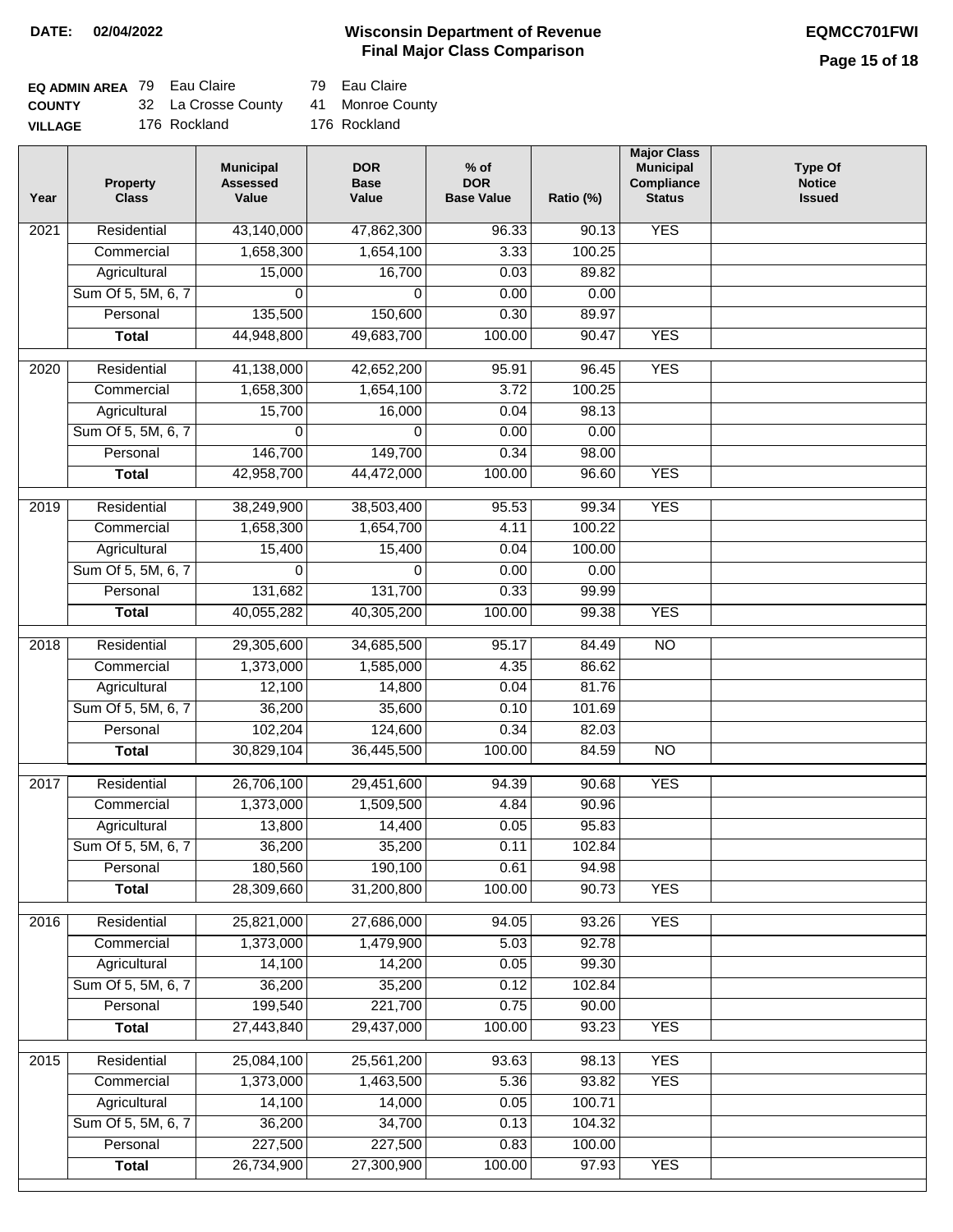### **Wisconsin Department of Revenue Final Major Class Comparison DATE: 02/04/2022 EQMCC701FWI**

# **EQ ADMIN AREA** 79 Eau Claire

**COUNTY VILLAGE** 32 La Crosse County

| 191 West Salem |
|----------------|
|                |

| Year              | <b>Property</b><br><b>Class</b> | <b>Municipal</b><br><b>Assessed</b><br>Value | <b>DOR</b><br><b>Base</b><br>Value | $%$ of<br><b>DOR</b><br><b>Base Value</b> | Ratio (%) | <b>Major Class</b><br><b>Municipal</b><br>Compliance<br><b>Status</b> | <b>Type Of</b><br><b>Notice</b><br><b>Issued</b> |
|-------------------|---------------------------------|----------------------------------------------|------------------------------------|-------------------------------------------|-----------|-----------------------------------------------------------------------|--------------------------------------------------|
| 2021              | Residential                     | 298,733,900                                  | 345,281,500                        | 68.51                                     | 86.52     | <b>NO</b>                                                             |                                                  |
|                   | Commercial                      | 125,217,600                                  | 149,463,600                        | 29.66                                     | 83.78     | $\overline{NO}$                                                       |                                                  |
|                   | Agricultural                    | 63,100                                       | 61,800                             | 0.01                                      | 102.10    |                                                                       |                                                  |
|                   | Sum Of 5, 5M, 6, 7              | 907,200                                      | 881,200                            | 0.17                                      | 102.95    |                                                                       |                                                  |
|                   | Personal                        | 8,450,300                                    | 8,284,600                          | 1.64                                      | 102.00    |                                                                       |                                                  |
|                   | <b>Total</b>                    | 433,372,100                                  | 503,972,700                        | 100.00                                    | 85.99     | $\overline{NO}$                                                       |                                                  |
| $\overline{2020}$ | Residential                     | 296,020,500                                  | 326,425,100                        | 70.10                                     | 90.69     | <b>YES</b>                                                            |                                                  |
|                   | Commercial                      | 123,966,900                                  | 132,424,200                        | 28.44                                     | 93.61     | <b>YES</b>                                                            |                                                  |
|                   | Agricultural                    | 60,700                                       | 59,400                             | 0.01                                      | 102.19    |                                                                       |                                                  |
|                   | Sum Of 5, 5M, 6, 7              | 907,200                                      | 854,400                            | 0.18                                      | 106.18    |                                                                       |                                                  |
|                   | Personal                        | 6,035,800                                    | 5,917,500                          | 1.27                                      | 102.00    |                                                                       |                                                  |
|                   | <b>Total</b>                    | 426,991,100                                  | 465,680,600                        | 100.00                                    | 91.69     | <b>YES</b>                                                            |                                                  |
|                   |                                 |                                              |                                    |                                           |           |                                                                       |                                                  |
| 2019              | Residential                     | 295,487,700                                  | 310,313,800                        | 70.69                                     | 95.22     | <b>YES</b>                                                            |                                                  |
|                   | Commercial                      | 121,958,200                                  | 124,242,600                        | 28.30                                     | 98.16     | <b>YES</b>                                                            |                                                  |
|                   | Agricultural                    | 58,100                                       | 56,900                             | 0.01                                      | 102.11    |                                                                       |                                                  |
|                   | Sum Of 5, 5M, 6, 7              | 907,200                                      | 854,400                            | 0.19                                      | 106.18    |                                                                       |                                                  |
|                   | Personal                        | 3,611,700                                    | 3,540,900                          | 0.81                                      | 102.00    |                                                                       |                                                  |
|                   | <b>Total</b>                    | 422,022,900                                  | 439,008,600                        | 100.00                                    | 96.13     | <b>YES</b>                                                            |                                                  |
| 2018              | Residential                     | 294,661,100                                  | 289,223,300                        | 69.10                                     | 101.88    | <b>YES</b>                                                            |                                                  |
|                   | Commercial                      | 116,409,600                                  | 125,140,400                        | 29.90                                     | 93.02     | <b>YES</b>                                                            |                                                  |
|                   | Agricultural                    | 54,600                                       | 53,500                             | 0.01                                      | 102.06    |                                                                       |                                                  |
|                   | Sum Of 5, 5M, 6, 7              | 907,200                                      | 854,400                            | 0.20                                      | 106.18    |                                                                       |                                                  |
|                   | Personal                        | 3,340,400                                    | 3,274,800                          | 0.78                                      | 102.00    |                                                                       |                                                  |
|                   | <b>Total</b>                    | 415,372,900                                  | 418,546,400                        | 100.00                                    | 99.24     | <b>YES</b>                                                            |                                                  |
| 2017              | Residential                     | 292,025,700                                  | 280,876,000                        | 69.56                                     | 103.97    | <b>YES</b>                                                            |                                                  |
|                   | Commercial                      | 111,687,400                                  | 114,527,500                        | 28.36                                     | 97.52     | <b>YES</b>                                                            |                                                  |
|                   | Agricultural                    | 53,200                                       | 52,100                             | 0.01                                      | 102.11    |                                                                       |                                                  |
|                   | Sum Of 5, 5M, 6, 7              | 907,200                                      | 824,700                            | 0.20                                      | 110.00    |                                                                       |                                                  |
|                   | Personal                        | 7,687,000                                    | 7,536,300                          | 1.87                                      | 102.00    |                                                                       |                                                  |
|                   | <b>Total</b>                    | 412,360,500                                  | 403,816,600                        | 100.00                                    | 102.12    | <b>YES</b>                                                            |                                                  |
| 2016              | Residential                     | 249,624,800                                  | 259,143,400                        | 68.86                                     | 96.33     | <b>YES</b>                                                            |                                                  |
|                   | Commercial                      | 100,984,500                                  | 108,876,900                        | 28.93                                     | 92.75     | <b>YES</b>                                                            |                                                  |
|                   | Agricultural                    | 50,600                                       | 52,300                             | 0.01                                      | 96.75     |                                                                       |                                                  |
|                   | Sum Of 5, 5M, 6, 7              | 771,200                                      | 813,200                            | 0.22                                      | 94.84     |                                                                       |                                                  |
|                   | Personal                        | 7,205,500                                    | 7,451,400                          | 1.98                                      | 96.70     |                                                                       |                                                  |
|                   |                                 | 358,636,600                                  | 376, 337, 200                      | 100.00                                    | 95.30     | <b>YES</b>                                                            |                                                  |
|                   | <b>Total</b>                    |                                              |                                    |                                           |           |                                                                       |                                                  |
| 2015              | Residential                     | 246,025,100                                  | 252,875,200                        | 72.15                                     | 97.29     | <b>YES</b>                                                            |                                                  |
|                   | Commercial                      | 87,655,600                                   | 89,948,800                         | 25.66                                     | 97.45     | <b>YES</b>                                                            |                                                  |
|                   | Agricultural                    | 63,300                                       | 63,400                             | 0.02                                      | 99.84     |                                                                       |                                                  |
|                   | Sum Of 5, 5M, 6, 7              | 776,400                                      | 799,200                            | 0.23                                      | 97.15     |                                                                       |                                                  |
|                   | Personal                        | 6,815,150                                    | 6,815,100                          | 1.94                                      | 100.00    |                                                                       |                                                  |
|                   | <b>Total</b>                    | 341,335,550                                  | 350,501,700                        | 100.00                                    | 97.38     | <b>YES</b>                                                            |                                                  |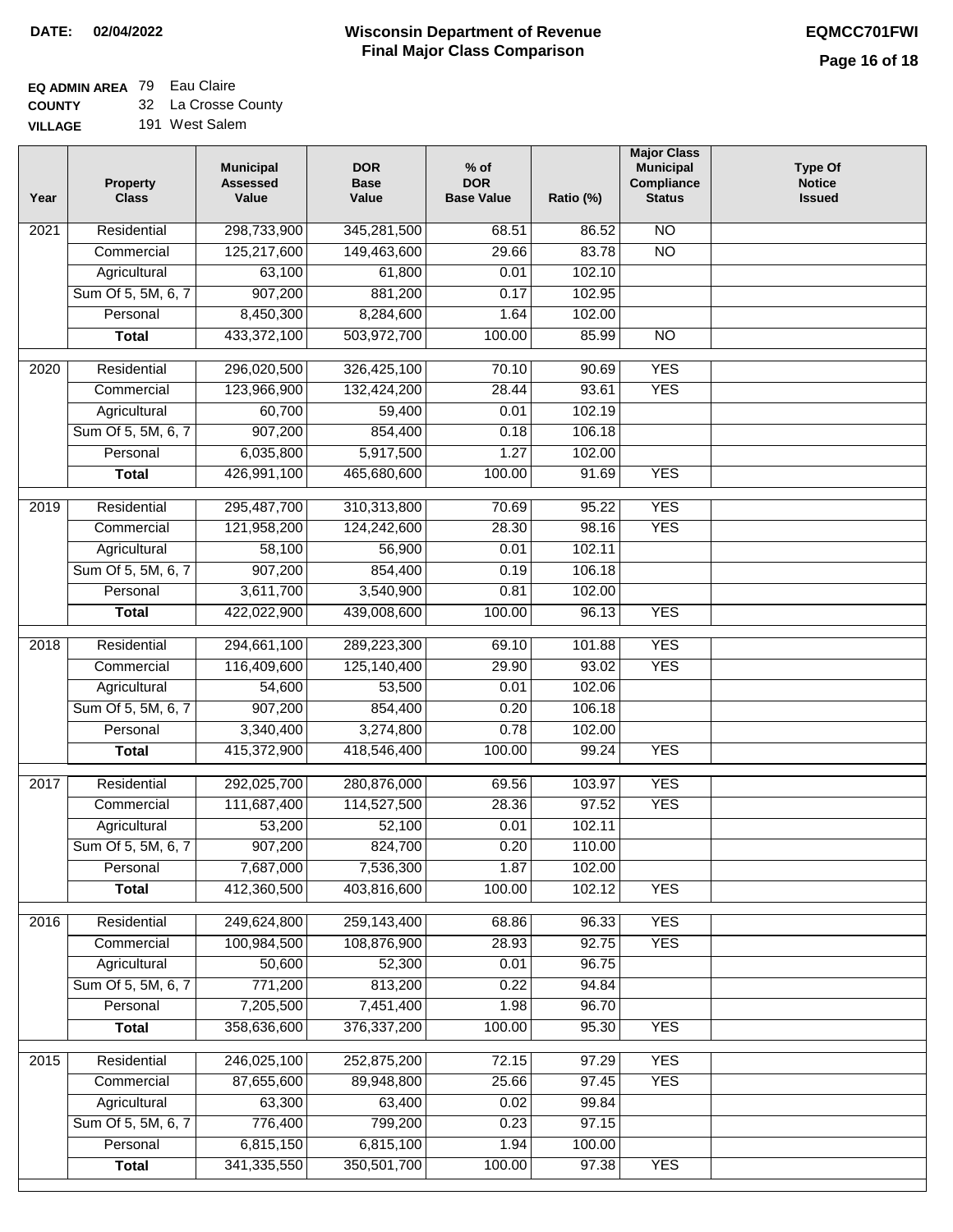## **EQ ADMIN AREA** 79 Eau Claire

| <b>COUNTY</b> | 32 La Crosse County |
|---------------|---------------------|
| CITY          | 246 La Crosse       |

| Year | <b>Property</b><br><b>Class</b> | <b>Municipal</b><br><b>Assessed</b><br>Value | <b>DOR</b><br><b>Base</b><br>Value | $%$ of<br><b>DOR</b><br><b>Base Value</b> | Ratio (%) | <b>Major Class</b><br><b>Municipal</b><br>Compliance<br><b>Status</b> | <b>Type Of</b><br><b>Notice</b><br><b>Issued</b> |
|------|---------------------------------|----------------------------------------------|------------------------------------|-------------------------------------------|-----------|-----------------------------------------------------------------------|--------------------------------------------------|
| 2021 | Residential                     | 2,059,290,400                                | 2,421,902,000                      | 55.17                                     | 85.03     | N <sub>O</sub>                                                        |                                                  |
|      | Commercial                      | 1,507,903,700                                | 1,835,956,100                      | 41.82                                     | 82.13     | $\overline{NO}$                                                       |                                                  |
|      | Agricultural                    | 14,600                                       | 14,000                             | 0.00                                      | 104.29    |                                                                       |                                                  |
|      | Sum Of 5, 5M, 6, 7              | 48,800                                       | 70,500                             | 0.00                                      | 69.22     |                                                                       |                                                  |
|      | Personal                        | 121,576,500                                  | 132,148,400                        | 3.01                                      | 92.00     |                                                                       |                                                  |
|      | <b>Total</b>                    | 3,688,834,000                                | 4,390,091,000                      | 100.00                                    | 84.03     | $\overline{NO}$                                                       | 2nd Notice of Non-Compliance                     |
| 2020 | Residential                     | 2,027,207,500                                | 2,275,528,400                      | 56.05                                     | 89.09     | $\overline{NO}$                                                       |                                                  |
|      | Commercial                      | 1,377,307,700                                | 1,654,653,400                      | 40.76                                     | 83.24     | $\overline{NO}$                                                       |                                                  |
|      | Agricultural                    | 14,000                                       | 13,500                             | 0.00                                      | 103.70    |                                                                       |                                                  |
|      | Sum Of 5, 5M, 6, 7              | 48,800                                       | 70,500                             | 0.00                                      | 69.22     |                                                                       |                                                  |
|      | Personal                        | 119,215,700                                  | 129,582,300                        | 3.19                                      | 92.00     |                                                                       |                                                  |
|      | <b>Total</b>                    | 3,523,793,700                                | 4,059,848,100                      | 100.00                                    | 86.80     | $\overline{NO}$                                                       | 1st Notice of Non-Compliance                     |
| 2019 | Residential                     | 2,015,276,600                                | 2,096,669,400                      | 55.51                                     | 96.12     | <b>YES</b>                                                            |                                                  |
|      | Commercial                      | 1,326,204,300                                | 1,543,865,400                      | 40.88                                     | 85.90     | $\overline{NO}$                                                       |                                                  |
|      | Agricultural                    | 13,400                                       | 17,100                             | 0.00                                      | 78.36     |                                                                       |                                                  |
|      | Sum Of 5, 5M, 6, 7              | 49,100                                       | 70,500                             | 0.00                                      | 69.65     |                                                                       |                                                  |
|      | Personal                        | 136,298,300                                  | 136,298,300                        | 3.61                                      | 100.00    |                                                                       |                                                  |
|      | <b>Total</b>                    | 3,477,841,700                                | 3,776,920,700                      | 100.00                                    | 92.08     | $\overline{NO}$                                                       |                                                  |
| 2018 | Residential                     | 1,628,412,100                                | 1,987,849,800                      | 54.26                                     | 81.92     | N <sub>O</sub>                                                        |                                                  |
|      | Commercial                      | 1,308,695,500                                | 1,537,545,600                      | 41.97                                     | 85.12     | <b>NO</b>                                                             |                                                  |
|      | Agricultural                    | 16,900                                       | 19,100                             | 0.00                                      | 88.48     |                                                                       |                                                  |
|      | Sum Of 5, 5M, 6, 7              | 49,000                                       | 69,400                             | 0.00                                      | 70.61     |                                                                       |                                                  |
|      | Personal                        | 124,517,200                                  | 138,352,400                        | 3.78                                      | 90.00     |                                                                       |                                                  |
|      | <b>Total</b>                    | 3,061,690,700                                | 3,663,836,300                      | 100.00                                    | 83.57     | <b>NO</b>                                                             |                                                  |
| 2017 | Residential                     | 1,627,494,800                                | 1,876,183,300                      | 52.78                                     | 86.74     | N <sub>O</sub>                                                        |                                                  |
|      | Commercial                      | 1,281,462,400                                | 1,502,396,800                      | 42.26                                     | 85.29     | <b>NO</b>                                                             |                                                  |
|      | Agricultural                    | 18,900                                       | 23,900                             | 0.00                                      | 79.08     |                                                                       |                                                  |
|      | Sum Of 5, 5M, 6, 7              | 44,800                                       | 63,500                             | 0.00                                      | 70.55     |                                                                       |                                                  |
|      | Personal                        | 162,010,408                                  | 176,098,300                        | 4.95                                      | 92.00     |                                                                       |                                                  |
|      | <b>Total</b>                    | 3,071,031,308                                | 3,554,765,800                      | 100.00                                    | 86.39     | <b>NO</b>                                                             |                                                  |
| 2016 | Residential                     | 1,607,178,400                                | 1,779,433,800                      | 54.62                                     | 90.32     | <b>YES</b>                                                            |                                                  |
|      | Commercial                      | 1,219,087,600                                | 1,318,552,000                      | 40.48                                     | 92.46     | <b>YES</b>                                                            |                                                  |
|      | Agricultural                    | 18,800                                       | 23,000                             | 0.00                                      | 81.74     |                                                                       |                                                  |
|      | Sum Of 5, 5M, 6, 7              | 44,800                                       | 60,800                             | 0.00                                      | 73.68     |                                                                       |                                                  |
|      | Personal                        | 159,496,999                                  | 159,497,000                        | 4.90                                      | 100.00    |                                                                       |                                                  |
|      | <b>Total</b>                    | 2,985,826,599                                | 3,257,566,600                      | 100.00                                    | 91.66     | <b>YES</b>                                                            |                                                  |
| 2015 | Residential                     | 1,602,446,700                                | 1,723,795,900                      | 54.96                                     | 92.96     | <b>YES</b>                                                            |                                                  |
|      | Commercial                      | 1,181,207,600                                | 1,256,770,300                      | 40.07                                     | 93.99     | <b>YES</b>                                                            |                                                  |
|      | Agricultural                    | 18,700                                       | 22,600                             | 0.00                                      | 82.74     |                                                                       |                                                  |
|      | Sum Of 5, 5M, 6, 7              | 44,800                                       | 56,100                             | 0.00                                      | 79.86     |                                                                       |                                                  |
|      | Personal                        | 155,715,111                                  | 155,715,100                        | 4.96                                      | 100.00    |                                                                       |                                                  |
|      | <b>Total</b>                    | 2,939,432,911                                | 3,136,360,000                      | 100.00                                    | 93.72     | <b>YES</b>                                                            |                                                  |
|      |                                 |                                              |                                    |                                           |           |                                                                       |                                                  |